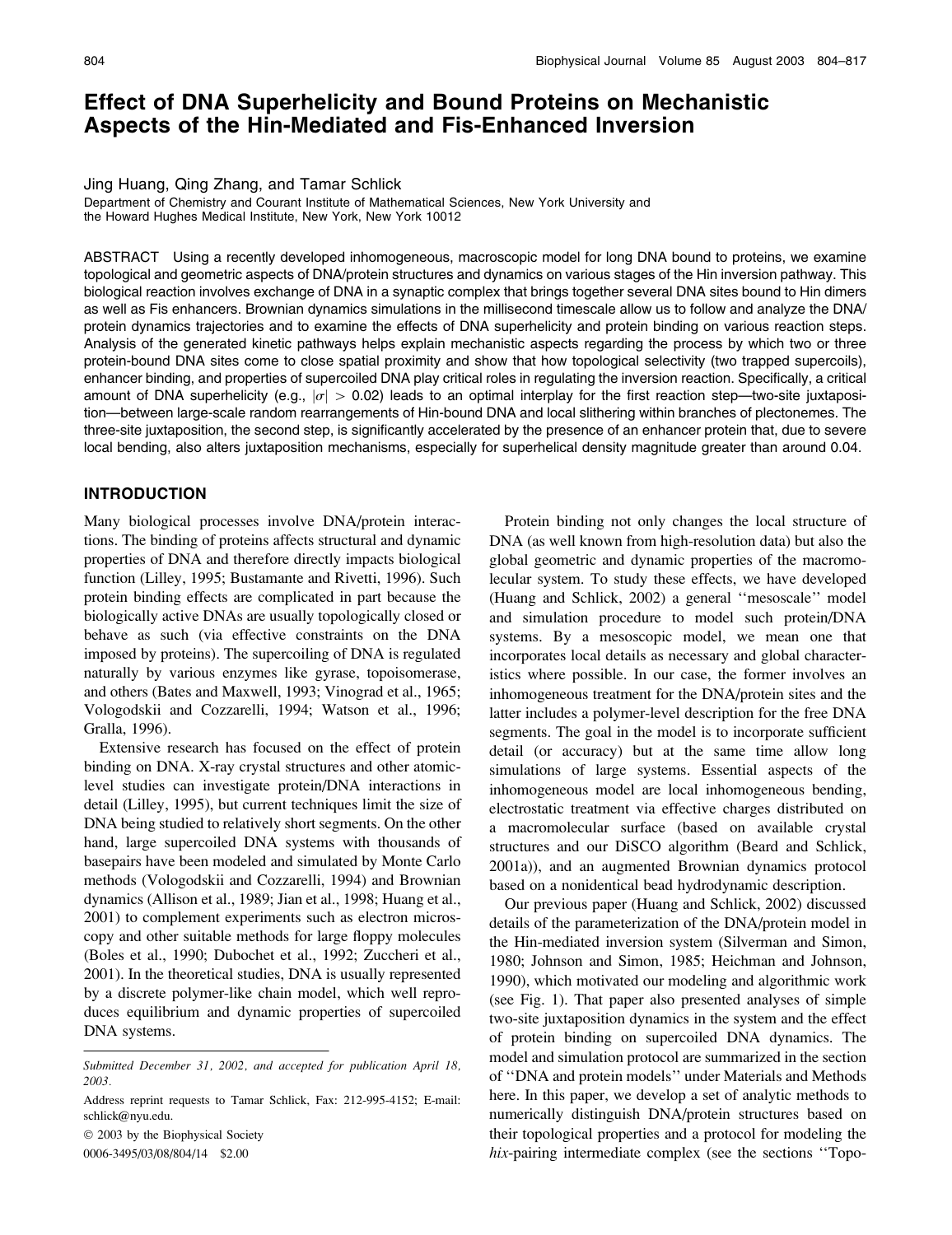

FIGURE 1 Macromolecular model and topological selectivity in a Hinmediated inversion. (A) Macromolecular model used in the study of the Hinmediated inversion. (B) Proposed pathway for the Hin-mediated inversion reaction (Merickel et al., 1998). For an intermediate structure with two Hinbound hix sites juxtaposed, the Hin-Hin pairing must trap exactly two negative supercoils (middle row in step 2) to allow the following steps to successfully occur.

logical description of a juxtaposed structure'' and ''Modeling the hix-pairing complex" under Materials and Methods and Figs. 2 and 3). Together with the protein/DNA model, we use these techniques to simulate different stages of the Hin inversion pathway over the millisecond time frame to analyze how large-scale DNA motions with bound proteins affect the reaction mechanism. In the Results and Discussions section, we first analyze simulations with and without the topological criteria for DNA as a function of DNA superhelical densities to systematically study the effects of topological selectivity on the DNA dynamics. The results help explain why it is more facile to align two sites with the correct topology (two trapped negative supercoils) in a naturally supercoiled DNA/protein system than in a system with less tight DNA supercoiling (smaller superhelical density  $|\sigma|$ ). It is the combined contribution from large-scale random rearrangements and local slithering in the branched DNA that produces an optimal range of DNA superhelicity (e.g.,  $|\sigma| > 0.02$  for juxtaposition with two trapped negative supercoils). Analyzing this behavior, consistent with experimental observations (Lim and Simon, 1992), provides further insights into this supercoiling effect. We also examine behavior of various systems and compare the dynamics with and without the binding of the auxiliary Fis protein (factor for inversion stimulation) to the DNA substrate. Our results show that protein binding has profound effects on the DNA dynamics: Fis substantially distorts the system and crucially accelerates the three-site juxtaposition times, most markedly when the superhelical density magnitude  $|\sigma|$  is greater than 0.04. We also estimate the juxtaposition rates for various proposed stages of the reaction pathway; though we cannot present accurate reaction rates with our mesoscale model —the rates of forming protein/DNA and protein/protein complexes are also unknown—our measurements based on global DNA dynamics suggest that the two-step pathway, instead of the direct three-site juxtaposition mechanism, is the dominant mechanism in the Hin inversion process.

# MATERIALS AND METHODS

Full details of our general method to model and simulate large systems of proteins bound to supercoiled DNA molecules have been described (Huang and Schlick, 2002) and are summarized below. Essentially, the free DNA segments are modeled based on the worm-like chain and bead model, which is parameterized by average properties of supercoiled DNA (Jian, 1997; Huang et al., 2001). The DNA sites bound to proteins require a more elaborate treatment of inhomogeneous bending and electrostatic interactions, which necessitate changes in all aspects of the mechanical model, hydrodynamics formulation, and Brownian dynamics protocol. Here, we discuss the new methods as well as additional analysis tools we developed to analyze the inhomogeneous and topological properties of large DNA systems bound to proteins. The variables used in the model and their assigned values are tabulated in Tables 1 and 2. We also summarize how we model the hix-pairing intermediate complex: because we cannot afford an explicit atom-level description of hydrogen bonding and other interactions, an effective potential is introduced. These combined methods allow us to quantitatively track and analyze configurations generated in the dynamics simulations of DNA and proteins in a fashion consistent with the way biologists investigate these processes.

## DNA and protein models

#### Homogeneous DNA model and algorithms

Energy components and parameterization. The basis for our work on DNA supercoiling and macroscopic biopolymers, such as focusing on site juxtaposition (Huang et al., 2001) and chromatin fiber structure (Beard and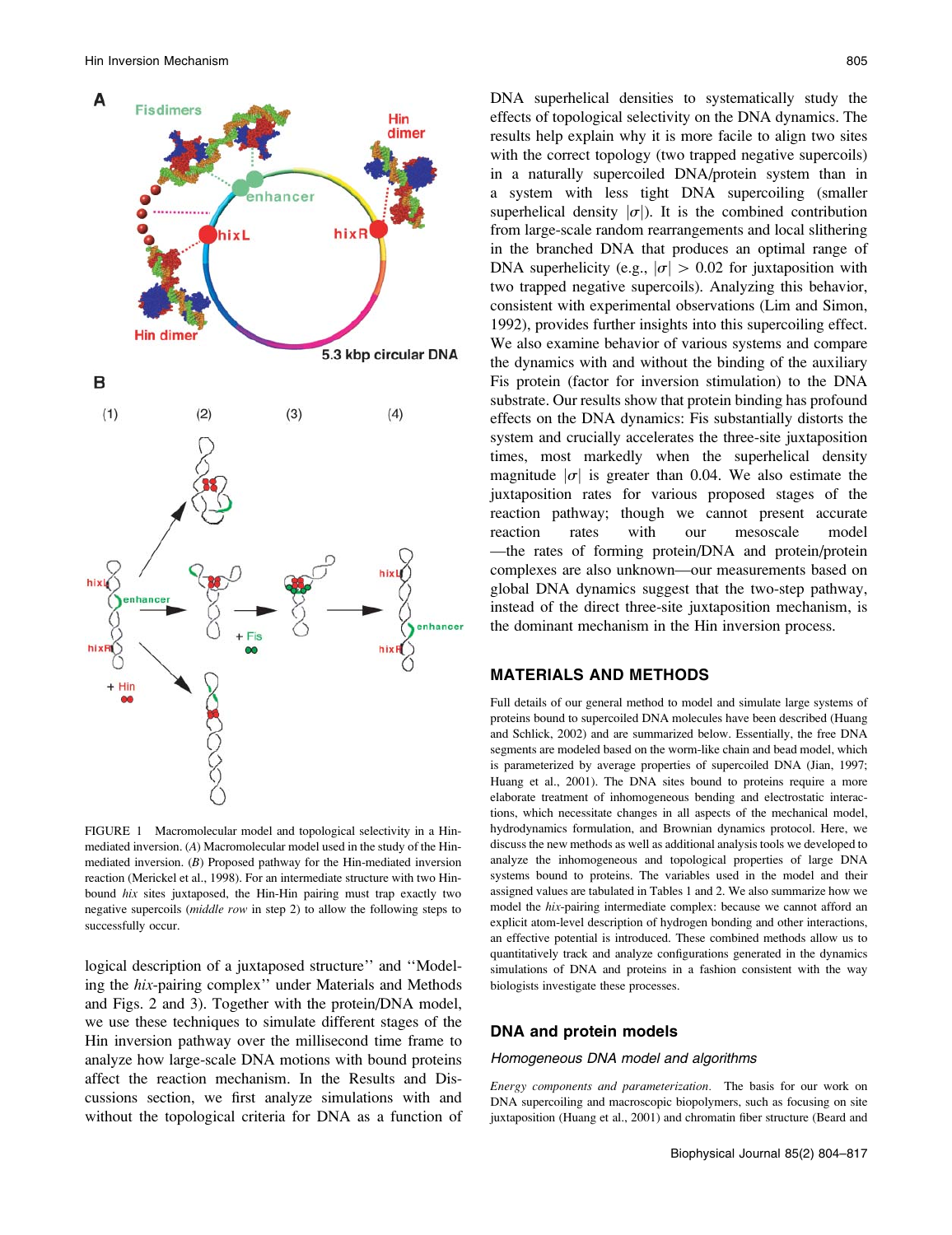

 $\mathbf c$ 



FIGURE 2 (A) Analysis of reaction. Illustration of the inversion result: The inversion results in a circular DNA with a part of DNA inverted.  $(B)$  A different result generated by a break-and-seal action different from the one in the real process (A). Topological status of this reference structure depends on how many supercoils are trapped in the juxtaposed structure (C). (C) Identifying the properly juxtaposition conformation for hix-pairing structure based on topological properties.

Schlick, 2001b), is the homogeneous worm-like chain/bead model of DNA, combining well-known polymer chain representations with the bead model required for defining hydrodynamic interactions. The homogeneous wormlike chain/bead model is suitable for average properties of DNA of mixed sequence. Based on the discrete worm-like chain developed by Allison and co-workers (Allison, 1986; Allison et al., 1989) and extended by Chirico and Langowski for supercoiled DNA (Chirico and Langowski, 1994; Chirico and Langowski, 1996), we first developed a carefully parameterized model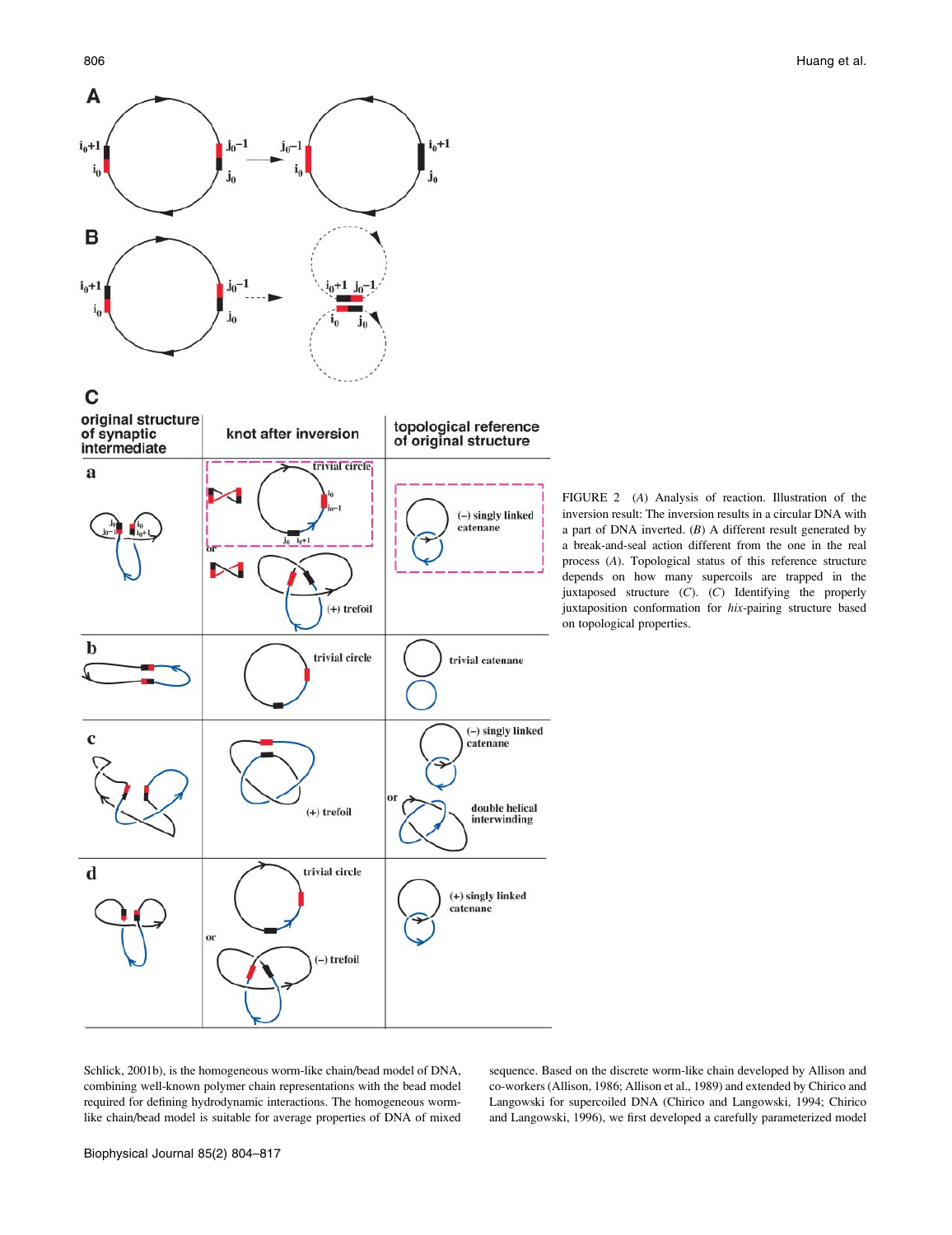

and simulation procedure for studying the dynamic properties of long *linear* DNA (Jian, 1997; Jian et al., 1997). Accuracy and reliability were demonstrated with respect to all available equilibrium and dynamic properties as obtained from well-established Monte Carlo procedures and

TABLE 1 List of symbols

| Symbol                                                                                              | Definition                                                                   |  |  |  |
|-----------------------------------------------------------------------------------------------------|------------------------------------------------------------------------------|--|--|--|
| $r_{\rm i}$                                                                                         | Coordinates of the <i>i</i> th vertex                                        |  |  |  |
| $\{\alpha_{i,i+1},\beta_{i,i+1},\gamma_{i,i+1}\}\$                                                  | Euler angles for the transformation from                                     |  |  |  |
|                                                                                                     | $\{a_i, b_i, c_i\}$ to $\{a_{i+1}, b_{i+1}, c_{i+1}\}$                       |  |  |  |
| $l_{\rm i}$                                                                                         | Segment length between <i>i</i> th and $i + 1$ th vertices                   |  |  |  |
| $\frac{\mathbf{r}_{ij}}{E}$                                                                         | Displacement between the <i>i</i> th and <i>j</i> th vertices                |  |  |  |
|                                                                                                     | Elastic bending potential                                                    |  |  |  |
| $E^{\rm t}$                                                                                         | Elastic twisting potential                                                   |  |  |  |
| $E^{\rm s}$                                                                                         | Elastic stretching potential                                                 |  |  |  |
| $E^e$                                                                                               | Electrostatic potential                                                      |  |  |  |
| $E^v$                                                                                               | Excluded volume potential                                                    |  |  |  |
| $\theta_i$                                                                                          | Bending angle around the vertex $i$                                          |  |  |  |
| $\phi_0$                                                                                            | Homogeneous intrinsic twist in one model                                     |  |  |  |
|                                                                                                     | segment                                                                      |  |  |  |
| $\Gamma_{\rm i}$                                                                                    | Roll-like bending angle                                                      |  |  |  |
| $Y_i$                                                                                               | Tilt-like bending angle                                                      |  |  |  |
| $n^{q}$                                                                                             | Number of charge points used to describe                                     |  |  |  |
|                                                                                                     | a complex or a segment                                                       |  |  |  |
| $\mathbf{D}^{\text{t}}$                                                                             | Hydrodynamic diffusion tensor for nonidentical                               |  |  |  |
|                                                                                                     | bead model                                                                   |  |  |  |
| ${\bf F}^t.{\bf r}^t$                                                                               | Collective force and position vectors at time $t$                            |  |  |  |
| $R^t$                                                                                               | Random forces in Brownian dynamic algorithms                                 |  |  |  |
|                                                                                                     | at time t                                                                    |  |  |  |
| $E^{\rm hh}$                                                                                        | Virtual potential for hix-pairing                                            |  |  |  |
| $r_{\rm h_1h_2}$                                                                                    | Distance between the center of two Hin/DNA<br>complexes                      |  |  |  |
| $\mathbf{r}_{\text{ihin}}^{\text{i}}$                                                               | Coordinates of the <i>i</i> th Hin/DNA complex                               |  |  |  |
| $\mathbf{r}_{\text{i}_{\text{hin}}}$                                                                | Coordinates of the midpoint of two paired<br>Hin/DNA complexes               |  |  |  |
| $\mathbf{r}_{\text{ifis}}^i$                                                                        | Coordinates of the <i>ith</i> Fis binding site                               |  |  |  |
| $\{\overline{\mathbf{a}}_{\text{ihin}}^i, \mathbf{b}_{\text{ihin}}^i, \mathbf{c}_{\text{ihin}}^i\}$ | Local coordinate system on the vertex for the <i>i</i> th<br>Hin/DNA complex |  |  |  |
| $h^{\text{hh}}$                                                                                     | Stretching potential for the virtual hix-hix<br>complex                      |  |  |  |
| $g_{\rm a}^{\rm hh}, g_{\rm b}^{\rm hh}$                                                            | Bending potential for the virtual hix-hix complex                            |  |  |  |
| $\tau_{\rm c1}$                                                                                     | Time taken for two hix sites to juxtapose with                               |  |  |  |
|                                                                                                     | exactly two negative supercoils trapped                                      |  |  |  |
| $\tau_{c1}'$                                                                                        | Time taken for two hix sites to juxtapose without                            |  |  |  |
|                                                                                                     | any topological criteria                                                     |  |  |  |
| $\sigma$                                                                                            | DNA superhelical density                                                     |  |  |  |
| $\tau_{c2}$                                                                                         | Time taken for the three-site juxtaposition of two                           |  |  |  |
|                                                                                                     | hix sites and the enhancer sequence after the                                |  |  |  |
|                                                                                                     | hix-pairing event                                                            |  |  |  |
| Lk                                                                                                  | Linking number                                                               |  |  |  |

FIGURE 3 Stereo views of the molecular model of invertasome complex from Johnson's group. Two Fis dimers are bound to an enhancer sequence and two Hin dimers are complexed to hix sites.

experimental data such as translational diffusion constants for various DNA lengths; predictive measurements for autocorrelation times, end-to-end distances, and rotational diffusion constants, as a function of length, were also reported (Jian, 1997; Jian et al., 1997). Extensions from linear to circular supercoiled DNA were subsequently reported (Jian et al., 1998), including improvements that extended the coverage from low salt to physiological salt conditions (Huang et al., 2001).

Our homogeneous model represents a DNA molecule of size  $n$  Kuhn statistical lengths (or equivalently,  $2n$  persistence lengths) as a chain of  $kn$ straight elastic segments of equilibrium length  $l_0$ . Each chain vertex i has a body-fixed coordinate frame (with corresponding Euler angles  $\alpha_{i,i+1}$ ,  $\beta_{i,i+1}$ ,  $\gamma_{i,i+1}$ ) describing the transformation from local frame i to frame  $i + 1$ .

The elastic energy contains terms for stretching  $(E^s)$ , bending  $(E^b)$ , torsion  $(E^t)$ , and electrostatics  $(E^e)$ , as follows:

$$
E = E^s + E^b + E^t + E^e
$$
  
=  $\frac{h}{2} \sum_{i=1}^{nk} (l_i - l_0)^2 + \frac{g}{2} \sum_{i=1}^{nk} (\theta_i)^2 + \frac{C}{2l_0} \sum_{i=1}^{nk} (\alpha_{i,i+1} + \gamma_{i,i+1} - \phi_0)^2$   
+  $\frac{\lambda^2 l_0^2}{n^q \epsilon} \sum_{i,j}^{N^q} \frac{\exp(-\kappa r_{ij})}{r_{ij}}$ . (1)

Here h and g in  $E_s$  and  $E_b$  are stretching and bending constants, respectively;  $l_i$  and  $\theta_i$  (or Euler angle  $\beta_{i,I+1}$ ) are the length and angular displacement of the *i*th segment. We set  $h = 100 \frac{k_B T}{l_0^2}$ , where  $k_B T$  is the Boltzmann factor, so that the "bond" variance of  $l_i$  is close to  $l_0^2/100$  (Jian et al., 1998; Jian, 1997). The bending rigidity  $g$  (related to the bending persistence length (Schlick, 1995)) is defined so that the Kuhn statistical length corresponds to k rigid segments, where  $k \ge 10$  (Vologodskii, 1992); typically,  $k = 10$ ,  $l_0 =$ 10 nm,  $g = 4.81k_BT$ , and the Kuhn length is 100 nm. The torsional angle is computed between adjacent segments using the body-fixed coordinate frame attached to each vertex as  $\phi_{i,i+1} = \alpha_{i,i+1} + \gamma_{i,i+1}$ , and the reference angle  $\phi_0$  is the equilibrium twist between DNA segments. The torsional rigidity constant C is set to  $C = 3 \times 10^{-19}$  erg-cm based on experimental data (see (Jian et al., 1998)). The superhelical density  $\sigma$  is set in a given simulation to the desired value by specifying the initial twist  $\phi_{i,i+1}$  between each pair of segments i and  $i + 1$  (Jian, 1997).

The electrostatic energy  $E^e$  of the DNA model is defined by Debye-Hückel point charges on the DNA segments. The variable  $v$  is DNA's effective linear charge density at a given molar salt concentration of monovalent ions  $(c_S)$  with corresponding Debye length  $1/\kappa$ ,  $\varepsilon$  is the dielectric constant of water,  $N^q = n^q k n$  is the total number of charges, and  $r_{ij}$  is the distance between charges  $i$  and  $j$ . We set the number of charges per segment  $n<sup>q</sup>$  so that it accurately reproduces a continuously charged DNA segment (Schlick et al., 1994) based on Stigter's pioneering contribution (Stigter, 1977); typically,  $n<sup>q</sup> = 5$  works for our highest monovalent salt concentration (Huang et al., 2001). Thus, the isotropic salt concentration is modeled by adjusting the salt-dependent variables  $\lambda$  and  $\kappa$  (Schlick et al., 1994); for a 0.2 M salt concentration,  $\lambda = 40.9$  e/nm and  $\kappa = 1.477$  nm<sup>-1</sup> (Stigter, 1977). This "high-salt" modeling required the improvement  $(n^{q} > 1)$ described in (Huang et al., 2001). If DNA segments are closer than 2 nm, the electrostatic energy is replaced by the short-range exclusion (repulsion)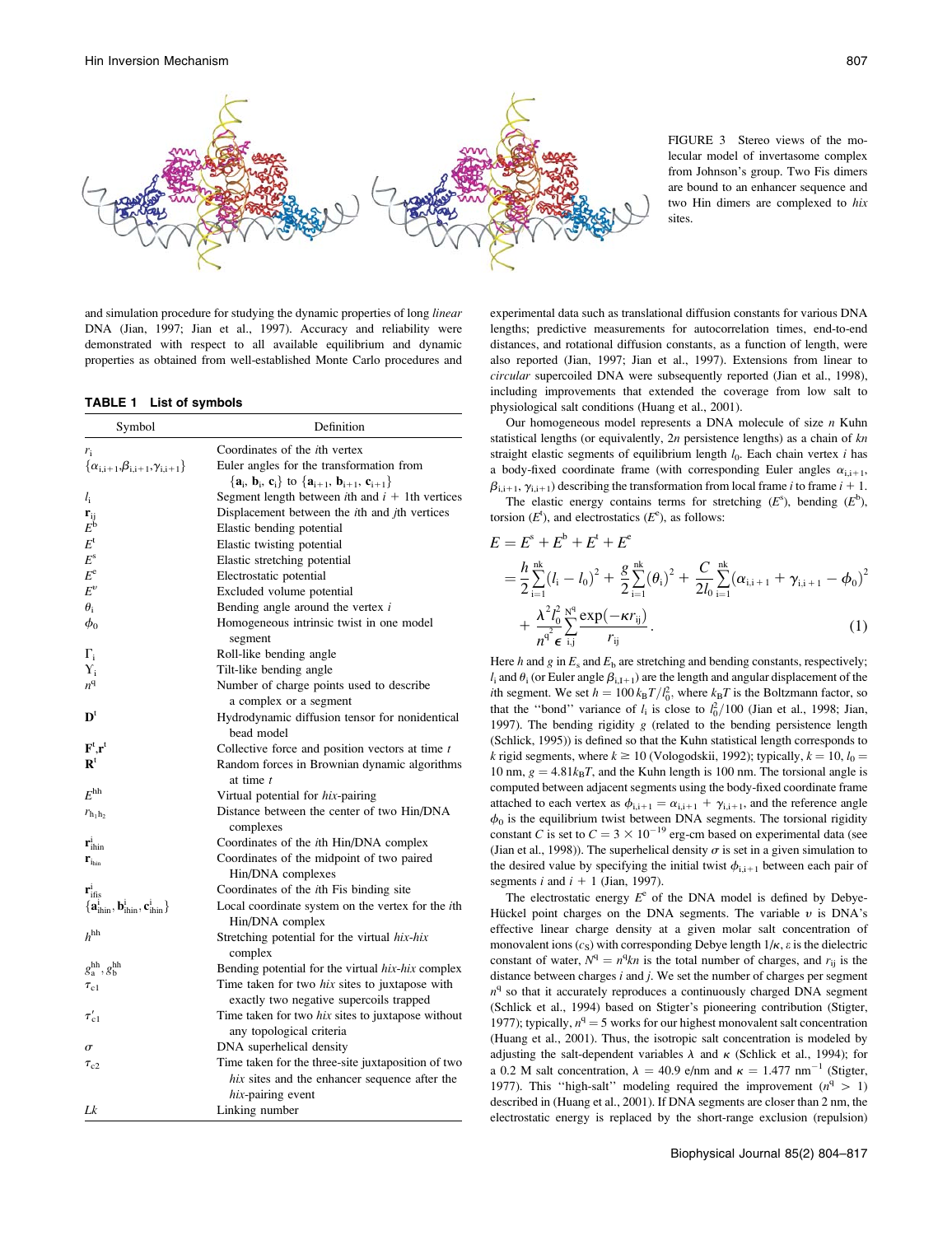|  |  | TABLE 2 Elastic, geometric, and electrostatic parameters used in the DNA/protein model |  |  |  |  |
|--|--|----------------------------------------------------------------------------------------|--|--|--|--|
|--|--|----------------------------------------------------------------------------------------|--|--|--|--|

| Parameter                                                                                                                                                                                                                                                                                                   | Definition                                                                        | Value                        |
|-------------------------------------------------------------------------------------------------------------------------------------------------------------------------------------------------------------------------------------------------------------------------------------------------------------|-----------------------------------------------------------------------------------|------------------------------|
| Ν                                                                                                                                                                                                                                                                                                           | Number of the vertices in the circular DNA model                                  | 176 (5.28 kbp)               |
| $l_0$                                                                                                                                                                                                                                                                                                       | Equilibrium segment length                                                        | $10 \text{ nm}$              |
| $l_{\rm e}$                                                                                                                                                                                                                                                                                                 | Kuhn statistical length of DNA                                                    | $100 \text{ nm}$             |
| k                                                                                                                                                                                                                                                                                                           | Number of elastic segment for each Kuhn statistical length                        | 10                           |
| $\mathcal C$                                                                                                                                                                                                                                                                                                | Twisting rigidity constant                                                        | $3.0 \times 10^{-19}$ erg·cm |
| $k_{\rm B}$                                                                                                                                                                                                                                                                                                 | Boltzmann's constant                                                              | $1.38 \times 10^{-23}$ J/K   |
| T                                                                                                                                                                                                                                                                                                           | Absolute temperature                                                              | 298 K                        |
| g                                                                                                                                                                                                                                                                                                           | Bending rigidity constant of average DNA                                          | $pk_BT/l_0$                  |
| h                                                                                                                                                                                                                                                                                                           | Stretching rigidity constant                                                      | $100kBT/l_0^2$               |
| $\Delta t$                                                                                                                                                                                                                                                                                                  | Time step for Brownian dynamic simulations                                        | $600$ ps                     |
| $d_0$                                                                                                                                                                                                                                                                                                       | Radial distance criterion for site juxtaposition                                  | $10 \text{ nm}$              |
| $c_{\rm S}$                                                                                                                                                                                                                                                                                                 | Monovalent salt concentration                                                     | 0.2 M                        |
| $i^1_{\rm hin}, i^2_{\rm hin} \nonumber \ i^1_{\rm fs}, i^2_{\rm fis} \nonumber \ \Gamma_{\rm lin}^{0} , \Upsilon_{\rm thin}^{0} \nonumber \ \Gamma_{\rm ifis}^{0} , \Upsilon_{\rm ifis}^{0} \nonumber \ s^{\Gamma}_{\rm lin}, s^{\rm Y}_{\rm lim} \nonumber \ s^{\Gamma}_{\rm ifis}, s^{\rm Y}_{\rm ifis}$ | Vertices to which a Hin dimer can bind                                            | 1, 34                        |
|                                                                                                                                                                                                                                                                                                             | Vertices to which a Fis dimer can bind                                            | 5, 6                         |
|                                                                                                                                                                                                                                                                                                             | Equilibrium tilt-like and roll-like bends on an <i>ihin</i> vertex by a Hin dimer | $-18^{\circ}$ , 0°           |
|                                                                                                                                                                                                                                                                                                             | Equilibrium tilt-like and roll-like bends on an <i>ifts</i> vertex by a Fis dimer | $60^\circ, 0^\circ$          |
|                                                                                                                                                                                                                                                                                                             | Computational tilt-like and roll-like bending rigidity for <i>ihin</i> vertices   | g, g                         |
|                                                                                                                                                                                                                                                                                                             | Computational tilt-like and roll-like bending rigidity for <i>ifis</i> vertices   | 3.0 g, 3.0 g                 |
| κ                                                                                                                                                                                                                                                                                                           | Inverse Debye length (salt-dependent, here for 0.2 M)                             | $1.477$ nm <sup>-1</sup>     |
| λ                                                                                                                                                                                                                                                                                                           | Effective linear charge density of double helix (here for $0.2 \text{ M}$ )       | $40.9$ e/nm                  |
| $\epsilon$                                                                                                                                                                                                                                                                                                  | Relative dielectric constant of aqueous medium                                    | 80                           |
| $n_i^q$                                                                                                                                                                                                                                                                                                     | Number of effective charges for a DNA segment, a Hin-dimer/DNA                    | 5, 200, 100                  |
|                                                                                                                                                                                                                                                                                                             | complex, and a Fis-dimer/DNA complex, respectively                                |                              |
| $\mu$                                                                                                                                                                                                                                                                                                       | Computational short-range repulsion force                                         | 35 pN                        |
| $\rho_0$                                                                                                                                                                                                                                                                                                    | Hydrodynamic radius of a DNA segment of $l_0$                                     | $2.24$ nm                    |

energy  $E^{\nu}$ , necessary to prevent DNA strands from passing through each other (Huang et al., 2001), where:

$$
E^{\nu} = -\sum_{i,j}^{N^q} \mu r_{ij}, \quad \text{if } r_{ij} < 2 \text{ nm}; \quad E^{\nu} = 0, \quad \text{if } r_{ij} \ge 2 \text{ nm}, \tag{2}
$$

and  $\mu = 35$  pN. The electrostatic energy is neglected between these adjacent segments because the bending rigidity already accounts for the local stiffness.

Hydrodynamic interactions and BD protocols. Hydrodynamic interactions between the DNA and the solvent are computed by placing virtual beads of radius  $\rho_0$  at each vertex of the worm-like chain; these beads are only involved in hydrodynamic interactions and do not affect equilibrium properties of the model chain. When  $k = 10$ , a value of  $\rho_0 = 2.24$  nm for the hydrodynamic radius reproduces experimental diffusion coefficients closely (Huang et al., 2001). We define the identical bead hydrodynamic interactions for protein-free DNA using the Rotne-Prager-Yamakawa diffusion tensor (Rotne and Prager, 1969; Yamakawa, 1970)—a secondorder approximation for two identical beads diffusing in a Stokes fluid (see also Schlick (2002, Chapter 9) for details). Algorithmic improvements such as updating the hydrodynamic tensor less frequently than the position vector (e.g., every 10 steps here) led to a speedup of 4–7 times. With the current energy terms, we are able to increase the feasible time step size to around 600 ps (Jian, 1997; Jian et al., 1998).

For long-time simulations of DNA dynamics, we use the Iniesta-Garcia de la Torre second-order modification of the first-order Ermak-McCammon algorithm (Ermak and McCammon, 1978; Iniesta and Garcia de la Torre, 1990), which updates particle positions according to:

$$
\mathbf{r}^{t+\Delta t} = \mathbf{r}^{t} + \left(\frac{\Delta t}{k_{\mathrm{B}}T}\right) \mathbf{D}(\mathbf{r}^{t}) \cdot \mathbf{F}^{t} + \mathbf{R}^{t}.
$$
 (3)

Here  $\Delta t$  is the time step,  $\mathbf{r}^t$  and  $\mathbf{F}^t$  are the collective position and force vectors for the system at time  $t$ ,  $\mathbf{D}(\mathbf{r}^t)$ , or  $\mathbf{D}^t$  for short, is the configuration-dependent hydrodynamic diffusion tensor, and  $D_{ij}$  is the *ij*th entry of  $D^t$ . The randomforce vector  $\mathbf{R}^t$  is a Gaussian white noise process (used to mimic thermal interactions with the solvent) related to the diffusion tensor D by the fluctuation/dissipation theorem (Kubo, 1966):

$$
\langle (\mathbf{R}^t)(\mathbf{R}^{t'})^T \rangle = 2\Delta t \mathbf{D}^t, \text{ with } \langle \mathbf{R}^t \rangle = 0 \text{ and}
$$
  

$$
\langle (\mathbf{R}^t)(\mathbf{R}^{t'})^T \rangle = 0 \text{ for } t \neq t'.
$$
 (4)

The computations involved in the random-force vector are actually the most time-consuming aspect of the Brownian dynamics (BD) protocol. The traditional way, based on a Cholesky decomposition of  $D^t = LL^T$  (see (Dahlquist and Bjorck, 1974)) increases in computational time as the cube of the system size (three times the number of beads), since a Cholesky factorization of  $\mathbf{D}^{t}$  is required at every step. The alternative approach based on Chebyshev polynomials proposed by Fixman (1986) only increases in complexity in theory with the *square* of the number of variables.

Our development and application of the Chebyshev approach for computing R in simulations of long DNA (see (Schlick et al., 2000, box on Page 49) and (Schlick, 2002, Chapter 13)) has demonstrated computational savings for large systems: for DNA longer than 10 kbp, the Chebyshev scheme reduces the simulation time by  $>50\%$  (Schlick et al., 2000): 60 versus 120 days for 10 ms simulations of 12 kbp DNA on SGI Origin 2000, 300 MHz processors. In the current Hin system, we tested both Cholesky and Chebyshev approaches and found that the standard Cholesky approach is slightly faster for 5.28 kbp DNA. Therefore, all the simulations reported here use the Cholesky approach.

The time step in BD algorithms of DNA is generally of order 100 ps, much greater than the nanosecond time step used in all-atom molecular dynamics simulations (Schlick, 2001). Improvements of the hydrodynamic calculations and parallelization of the Brownian dynamics algorithm on SGI multiprocessors made possible the modeling of plasmids of 6–12 kbp for hundreds of milliseconds in days to a few weeks of computing (Schlick et al., 2000). These advances are essential to address site juxtaposition events in large systems at the physiological salt concentrations as used in the experiments (e.g., Benjamin et al., 1996; Oram et al., 1997; Sessions et al., 1997).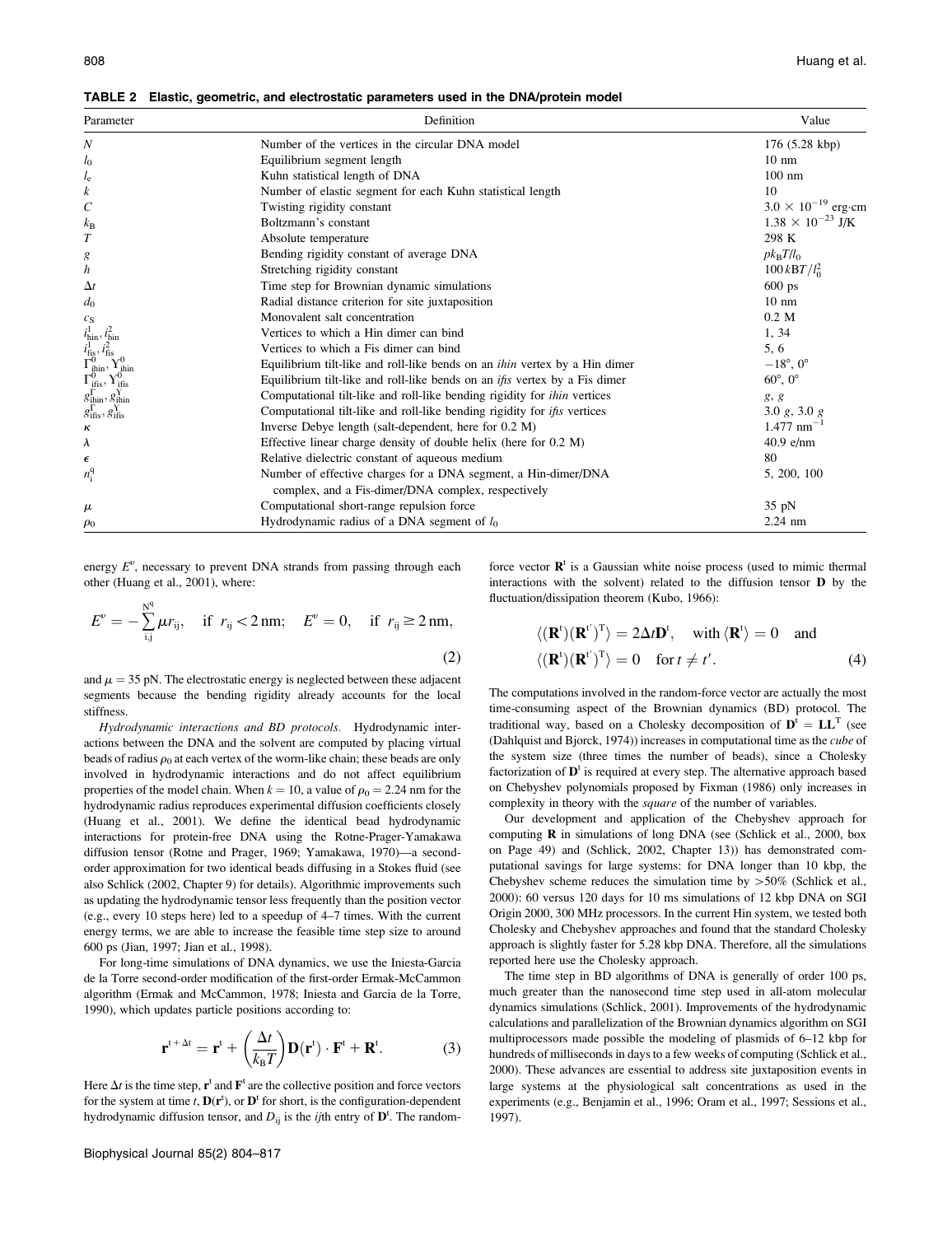#### Inhomogeneous model of DNA bound to proteins

Our inhomogeneous model was developed with the motivation to study the Hin/Fis inversion reaction (see Fig. 1). Details are extensive and given in full in (Huang and Schlick, 2002; Huang, 2003). Here we only sketch some key features. Essentially, electrostatics interactions are evaluated using the DiSCO algorithm (Beard and Schlick, 2001a). Directional bending is formulated by using nonidentical beads with more complex potentials to further mimic the inhomogeneous effects caused by protein binding. Hydrodynamic interactions are treated with the nonidentical Oseen diffusion tensor (Rotne and Prager, 1969; Garcia de la Torre and Bloomfield, 1977). The resulting models thus account for basic elements of protein binding effects while remaining computationally tractable.

DiSCO's electrostatic approximation. The DiSCO (Discrete Surface Charge Optimization) electrostatic approach aims to model the proteins and protein/DNA sites in much greater detail than done in macroscopic models by bridging traditional descriptions of electrostatic interactions on the allatom level with continuum solvation approximations on the macroscopic level (Beard and Schlick, 2001a, Zhang et al., 2003). On the basis of available crystal structures, DiSCO effectively defines charged surfaces using a discrete set of Debye-Hückel charges distributed on a virtual surface enclosing the macromolecule. The approximation relies on the linear behavior of the Poisson-Boltzmann equation in the far zone; thus contributions from a number of molecules may be superimposed, and the electrostatic potential, or equivalently the electrostatic field, may be quickly and efficiently approximated by the summation of contributions from the set of charges. The desired accuracy of the approximation is achieved by minimizing the difference between the Poisson-Boltzmann electrostatic field (solved using DelPhi (Rocchia et al., 2002)) and that produced by the linearized, Debye-Hückel approximation using our efficient truncated Newton optimization package (Schlick and Fogelson, 1992; Derreumaux et al., 1994; Xie and Schlick, 1999a,b). We use 200 and 100 effective charges to model Hin/DNA and Fis/DNA complexes, respectively (Huang and Schlick, 2002), parameterized using a program (Zhang et al., 2003) developed to construct irregular surfaces enclosing macromolecular systems.

Inhomogeneous bending. The inhomogeneous bending potentials rely on standard nucleic acid bending angles roll and tilt (Dickerson, 1989) formulations. Orthogonal bending directions  $\Gamma_i$  (tilt-like) and  $\Upsilon_i$  (roll-like) describe the position of bead i with respect to bead  $i - 1$  in the body-fixed reference frame (Huang and Schlick, 2002). The energy of bending  $E_i^b$  as a function of  $\Gamma_i$  and  $\Upsilon_j$  is:

$$
E_i^b = \frac{g_i^{\Gamma}}{2} (\Gamma_i - \Gamma_i^0)^2 + \frac{g_i^{\Upsilon}}{2} (\Upsilon_i - \Upsilon_i^0)^2, \tag{5}
$$

where  $\Gamma_i^0$  and  $\Upsilon_i^0$  are corresponding equilibrium bending values and  $g_i^{\Gamma}$  and  $g_i^{\Upsilon}$  are the corresponding bending rigidities. Based on available structures and data for the Hin inversion system (Perkins-Balding et al., 1997; Pan et al., 1996; Feng et al., 1994; Safo et al., 1997), we set the equilibrium bending angles as:  $\Gamma_{\text{Hin}}^0 = -18^\circ$ ,  $\Upsilon_{\text{Hin}}^0 = 0^\circ$ ,  $\Gamma_{\text{Fis}}^0 = 60^\circ$ , and  $\Upsilon_{\text{Fis}}^0 = 0^\circ$  (Fig. 1). Measurements of the bending rigidity of the Fis dimmer binding sites suggest that the DNA becomes more rigid; we approximate  $g_i^{\Gamma} = g_i^{\Upsilon} = 3.0 g$ for Eq. 5, where  $g$  is the homogeneous value used in Eq. 1.

# Topological description of a juxtaposed structure

Many biological reactions possess essential topological selectivity mechanisms. For the Hin-inversion process, for example, only those hix-hix paired conformations with exactly two negative supercoils trapped can successfully proceed to form the final three-site juxtaposition complex and invert the sequence (Fig. 1 B) (Johnson and Simon, 1985). Our work focuses on the large-scale conformational rearrangements (steps 1–2 and 2–3 of Fig. 1 B) but we must consider how the various possible products arriving to step 3 affect the topological change (step 3–4). We analyze the possibilities in Fig. 2

(discussed below), where we introduce points  $i_0$ ,  $i_0 + 1$ ,  $j_0$ ,  $j_0 - 1$  to label the two hix-bound DNA sites.

The topology of a closed chain does not change during the large-scale conformational rearrangement—the DNA chain does not break or pass through itself in this process—(such as step  $2-3$  in Fig. 1 B). Therefore, a correct conformation with two juxtaposed hix sites at status 2 of Fig. 1 B must satisfy two criteria: the conformation must trap two negative supercoils, and its recombination product must be the trivial circle (status 4 in Fig. 1 B) instead of topologically more complicated knots. Our challenge is to develop a protocol of quantitative and programmable criteria based on topology theory to distinguish such conformations from others.

Fig. 2 A illustrates an inversion process. We use  $i_0 \rightarrow i_0+1$  and  $j_0 \rightarrow j_0 - 1$  to denote the two hix recombination sequences; the segment between them  $(i_0+1 \rightarrow j_0-1)$  is the sequence to be inverted. In the Hin inversion reaction, the resulting conformation (Fig. 2 A, at right) has two new hix sites  $i_0 \rightarrow j_0 - 1$  and  $j_0 \rightarrow i_0 + 1$ , with the sequence between in the direction  $i_0 + 1 \rightarrow j_0 - 1$ . The knot type of this resulting conformation reflects the geometric and topological properties of the initial structure (*middle column* in Fig.  $2 C$ ). We also consider another path to help analyze the correct intermediate structure of the reaction. Fig.  $2 B$  shows that two closed chains would be produced if cross-linking would occur (sites  $i_0 + 1$  to  $j_0$  – 1 and  $i_0$  to  $j_0$ ). In general, these two closed chains are linked catenanes, and the type of linkage reflects a topological property of the original substrate (i.e., how many supercoils are trapped in a juxtaposed structure).

To analyze the supercoiled conformation at step 2 (Fig. 1 B), we show in Fig. 2 C (middle and last column) topologies of structures corresponding to the two cases of the DNA being inverted (as in Fig. 2 A) or broken and resealed (as in Fig. 2 B), respectively. Various topological products can result. For the correct intermediate structure in Fig. 2  $C(a)$  with two trapped negative supercoils, both a trivial circle after inversion and a negatively single-linked catenane can result, both highlighted by the boxes.

Other juxtaposed conformations result in different knot/catenane products. Fig. 2  $C$  (b) shows a simply juxtaposed conformation with no supercoils trapped. Its corresponding inversion produces a pair of nonlinked circles. Fig. 2  $C(c)$  shows the case where three supercoils are trapped. The inverted conformation is now a positive trefoil, and two different catenanes result from the reaction—a negatively single-linked catenane or a catenane formed by double helical interwinding. Fig.  $2 C(d)$  shows the conformation with two positive supercoils trapped. It is a mirror image of the conformation in example  $2 C(a)$ , so resulting knots and catenanes are also mirror images of those in that example. More complicated conformations are likely to produce knots and catenanes of higher complexity.

Having enumerated these scenarios, we can now develop a protocol to distinguish the correct conformation that would result in a trivial circle from a virtual negatively single-linked catenane. Using this method, we can automate tests for a particular juxtaposed conformation to occur. This allows us to filter specific juxtaposed conformations that can proceed as consistent with observations (Glasgow et al., 1989; Heichman and Johnson, 1990; Merickel et al., 1998) to the DNA strand exchange stage; alternative conformations can be rejected as an ''unsuccessful juxtaposition attempt''.

By definition, topological invariants do not change with geometric deformations that do not entail chain breaking; those conformations thus belong to the same isotopic class in topology. These mathematical descriptors can thus determine the knot/catenane type of a particular conformation. An ideal invariant should provide a unique result for each isotopic class. The Alexander polynomial, named after its creator, James Waddell Alexander II, is a polynomial of one variable, in the case of knot, and of two variables, in the case of catenanes. It can distinguish knots/ catenanes based on the concept of linear color tests and it has shown to be effective computationally (Frank-Kamenetskii and Vologodskii, 1981; Michels and Wiegel, 1986). However, the Alexander polynomial cannot distinguish a knot/catenane from its mirror image, such as a positive trefoil and a negative trefoil. The linking number  $Lk$  (Bates and Maxwell, 1993), one of the simplest topological invariant, however, can distinguish between two mirror images: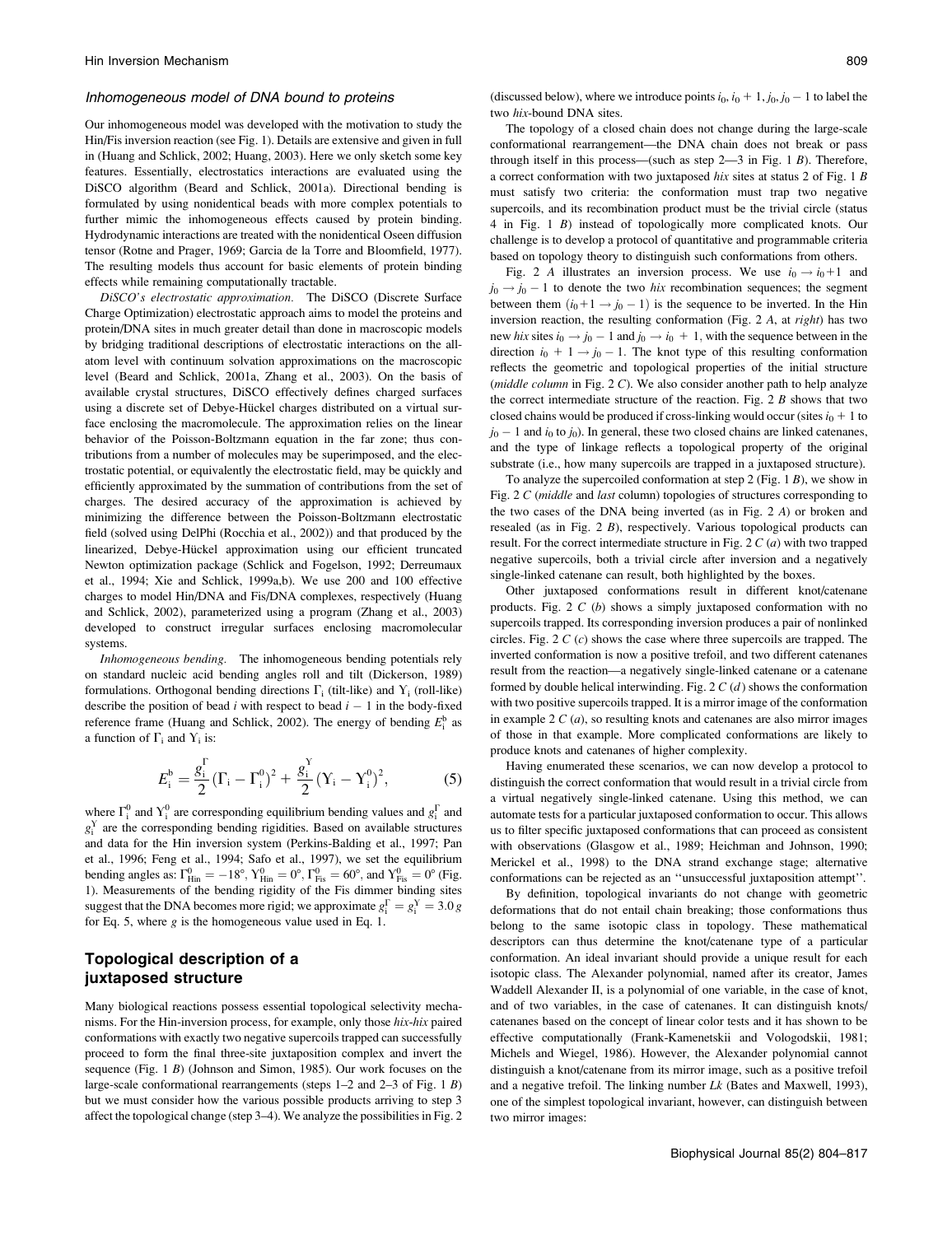$$
Lk = \frac{1}{4\pi} \oint_{C_1} \oint_{C_2} \frac{(\mathbf{r}'(s) \times \mathbf{r}'(t))(\mathbf{r}(s) - \mathbf{r}(t))ds dt}{|\mathbf{r}(s) - \mathbf{r}(t)|^3},
$$
 (6)

where  $\mathbf{r}'(s) = d^2\mathbf{r}/ds^2$  and  $\mathbf{r}'(t) = d^2\mathbf{r}/dt^2$  represents the curvature of the curve  $r(s)$  and  $r(t)$  along the curves  $C_1$  and  $C_2$ , respectively, and s, t are two independent contour distances along  $C_1$  and  $C_2$ .

We can identify the trivial circle by computing the value of the Alexander polynomial at two points as  $I(-1)$  and  $I(-2)$ . For the trivial circle,  $I(-1) = 1$ and  $I(-2) = 1$ . For both types of trefoil,  $I(-1) = 3$ ,  $I(-2) = 7$ , and so on. We calculate the linking number of the reference structures (as in last column in Fig. 2 C) to distinguish mirror images, such as structure (a)  $(Lk = -1)$  versus structure (d)  $(Lk = 1)$ . We can thus combine tests of the Alexander polynomial and the linking number to determine the unique topological state of any candidate DNA conformation.

## Modeling the hix-pairing complex

A stable hix-pairing intermediate was characterized in experiments after two Hin dimers bound to two  $hix$  sites have properly juxtaposed (see Fig. 1  $B$ ). Part of our studies of the inversion process requires us to filter DNA/protein systems that have properly paired hix sites out of all possible conformations. Though the hix-pairing structure stabilized mainly by hydrogen bonds, our electrostatic model (Zhang et al., 2003) is not sufficiently detailed to describe this level of interaction as well as other extremely short-range  $(\leq 10 \text{ Å})$  electrostatic interactions. Thus, rigorously speaking, the hix-paired structure cannot be generated exactly in the dynamic simulations. To address this limitation, we introduce a computational potential to conserve the correct hix-pairing structure.

Johnson and co-workers have developed a molecular model of the hixpaired structure as well as its further pairing with the Fis-bound enhancer sequence based on chemical protection data (Merickel et al., 1998); their model is shown in Fig. 3. We see that two Hin dimers bend the two DNA strands by  $18^\circ$  and that these two DNA strands are perpendicular to each other. These two Hin/DNA complexes are properly aligned for stabilizing interactions and the centers of the two protein-bound sites are separated by  $\sim$  50 Å, with the two Hin dimers located on opposite sides with respect to each other. We can conserve those features by the following potential:

$$
E^{\text{hh}} = \frac{h^{\text{hh}}}{2} (r_{\text{h}_1\text{h}_2} - r_{\text{h}_1\text{h}_2}^0)^2 + \frac{g_{\text{a}}^{\text{hh}}}{2} (\mathbf{a}_{\text{ihin}}^1 \cdot \mathbf{a}_{\text{ihin}}^2 + \mathbf{c}_{\text{ihin}}^1 \cdot \mathbf{c}_{\text{ihin}}^2)^2
$$
  
+ 
$$
\frac{g_{\text{b}}^{\text{hh}}}{2} (\mathbf{b}_{\text{ihin}}^1 \cdot \mathbf{b}_{\text{ihin}}^2 + 1)^2,
$$
 (7)

$$
r_{\mathbf{h}_1 \mathbf{h}_2} = |\mathbf{r}_{\text{ihin}}^1 - \mathbf{r}_{\text{ihin}}^2|,\tag{8}
$$

in which  $r_{h_1 h_2}$  is the distance between the centers of two Hin/DNA complexes, and  $\{a_{\text{ihin}}^1, b_{\text{ihin}}^1, c_{\text{ihin}}^1\}$  and  $\{a_{\text{ihin}}^2, b_{\text{ihin}}^2, c_{\text{ihin}}^2\}$  are local coordinates systems for two Hin/DNA complexes. The equilibrium value for  $r_{h_1 h_2}$  is set as  $r_{\rm h_1h_2}^0$  = 5.0 nm, and the values for the constraining weights  $h^{\rm hh}$ ,  $g_{\rm a}^{\rm hh}$ ,  $g_{\rm b}^{\rm hh}$ are set as  $h^{\text{hh}} = h$ ,  $g_a^{\text{hh}}$ ,  $g_b^{\text{hh}} = 5 g$ , where h and g are the stretching and bending rigidity constants we used to model DNA with average sequences (Huang et al., 2001; Huang and Schlick, 2002). These computational values were found to maintain stable hix-paired structures while DNA stretching motion are the fastest motion (defined by  $h$ ); this allows us to use the same time step for the simulations as described previously ( $\Delta t = 600$  ps). We have tested those parameters on several simulations. We found the hix-pairing potential, together with our excluded volume potential (Huang and Schlick, 2002), to work well in terms of conserving the major features of the hixpairing local structure. However, we noted an increasing number of segment passing attempts  $(10^{-2} - 10^{-4})$  per simulation step,  $\Delta t = 600$  ps) in the simulations of the hix-paired structure with Fis dimers included; this is because the Fis dimers are only 120 bp away from the hix-pairing structure, and thus multiple DNA strands as well as four DNA/protein regions make the local environment sterically crowded. To prevent such segment passing events and conserve the DNA topology, we use the writhing number and the Alexander polynomial (Jian et al., 1998; Huang et al., 2001).

### RESULTS AND DISCUSSION

The generally accepted pathway of the Hin inversion a topologically sensitive site-specific recombination reaction —involves two major steps of DNA global conformational changes (Fig. 1 B) (Berg and Howe, 1989; Lilley, 1995; Heichman and Johnson, 1990): a Hin dimer binds to each of the hix sites and the two sites juxtapose to form a stable paired hix structure; the paired hix structure interacts with the Fis-bound enhancer to form a nucleoprotein complex called ''invertasome'' (see Fig. 3). Finally, the two DNA strands exchange to produce the final inversion of the sequence (see Fig. 2  $C(a)$ ).

Intriguingly, experiments show clear differences in the dependence of the formation of paired hix sites and of the formation of the invertasome on the superhelical density  $\sigma$  of the DNA substrate (Fig. 4) (Lim and Simon, 1992). Namely, hix-pairing (square data points in Fig. 4) requires a relatively low degree of negative supercoiling, whereas formation of the invertasome (circular data points in Fig. 4) as well as the final inversion reaction, require a much higher degree of DNA superhelicity.

Kinetic questions regarding the role of DNA supercoiling are the focus of our modeling work. We investigate in turn two specific dynamic stages in the Hin inversion reaction: site juxtaposition of two hix sites, and three-site juxtaposition with Fis after formation of *hix*-pairing complex. Both steps are affected by large-scale motions of supercoiled DNA, and an understanding of some aspects of these complex dynamic processes can add insights that may be difficult to obtain by regular experimental approaches.



FIGURE 4 Dependence of two different stages in the Hin-mediated inversion on the average superhelical density  $\sigma$  (Lim and Simon, 1992). Reaction products are quantitatively measured using a densitometer by a published method to calculate the number of inversions (Bruist and Simon, 1984). Stage-specific band formation is represented as a percentage of that formed at physiological density.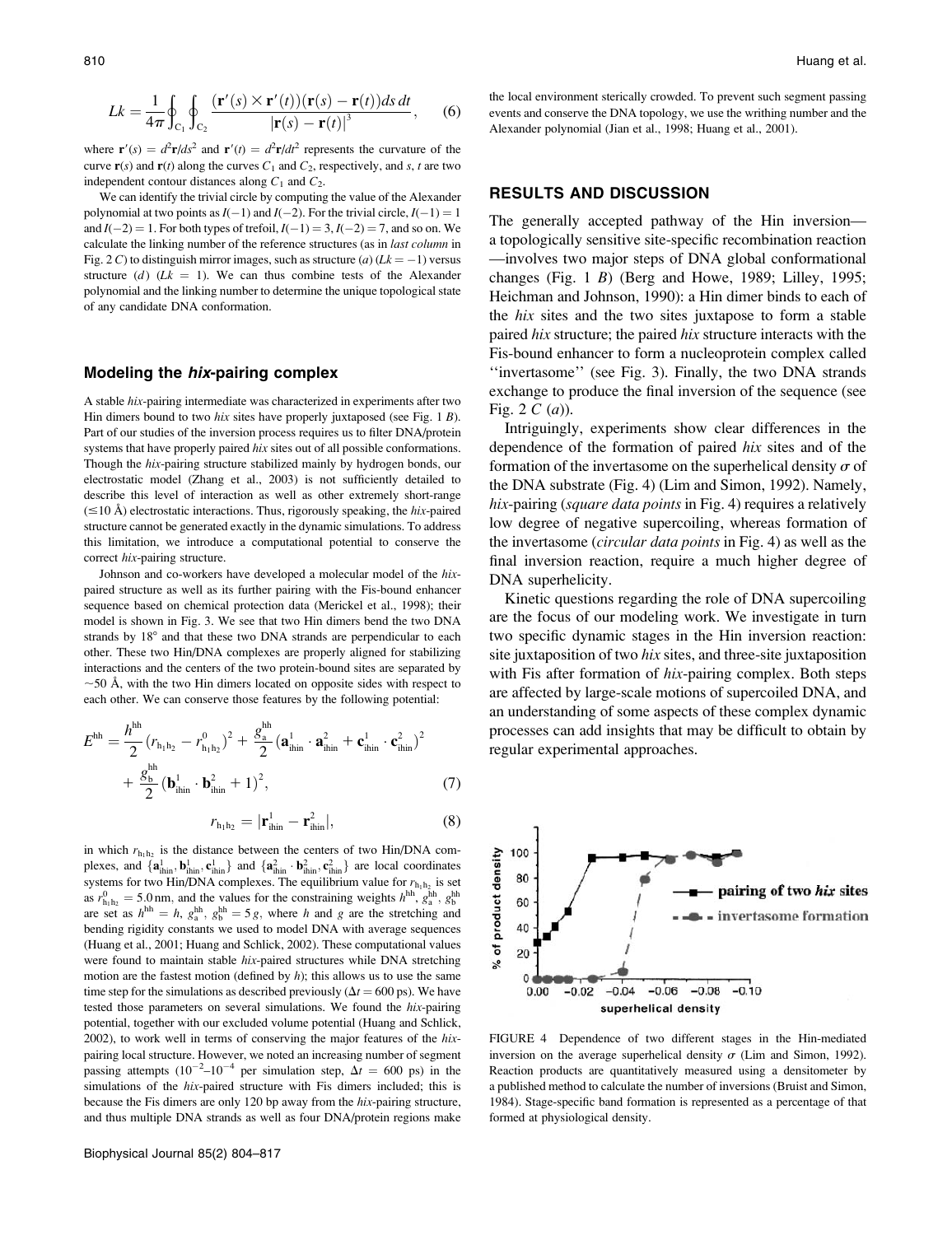#### Site juxtaposition of two hix sites

#### Site juxtaposition times with and without topological criteria

To simulate the juxtaposition process preceding the formation of the hix-hix pairing, we model Hin-dimers on both hix sites of a randomly selected, equilibrated DNA substrate and let it relax for a short time (10,000 steps of 600 ps each, or 6  $\mu$ s). Fis dimers are not added in this stage because the *hix*-pairing experiments in vitro (Lim and Simon, 1992) (square data points in Fig. 4) were conducted with Hin but not Fis in the buffer to identify the formation of the paired hix complex. We thus start simulations and monitor each trajectory until two hix sites are properly juxtaposed (i.e., within 10 nm of each other) with exactly two negative supercoils trapped; we call this first juxtaposition time  $\tau_{c1}$ . Technical details of how to identify such a conformation are discussed under Materials and Methods (''Topological description of a juxtaposed structure''). For comparison, we also record the first juxtaposition times  $\tau_{c1}$ based on only the distance criteria  $(|\mathbf{r}_{\text{hin}}^1 - \mathbf{r}_{\text{hin}}^2| < d_0)$  (i.e., no filtering geometric criteria) to study the effect of the topological selectivity on the juxtaposition kinetics. For each superhelical density value  $\sigma$ , we perform 20 independent simulations of length 10 ms each to sample the site juxtaposition times as well as other dynamic properties.

Fig. 5 A clearly shows the effects of the topological selectivity as a function of DNA superhelicity. For superhelical densities from  $-0.02$  to  $-0.06$ , site juxtaposition times corresponding to structures with two negative trapped supercoils are nearly five times longer than site juxtaposition times without this topological criterion. If the DNA is nearly relaxed (superhelical density is close to  $\sigma \sim 0$ ), it becomes much more difficult to produce a juxtaposed conformation with the proper topology; this is shown by the much larger  $\langle \tau_{c1} \rangle$  value (by two orders of magnitude).

We can explain this dependence based on conformational properties of the supercoiled DNA. When a DNA molecule is negatively supercoiled, its more tightly interwound conformation facilitates significantly the trapping of two negative supercoils in the juxtaposed conformation. However, the exact rate of site juxtaposition with proper topology depends on many other factors. Our studies of free supercoiled DNA dynamics (Huang et al., 2001) reveal that DNA superhelicity strongly affects the autocorrelation patterns in site juxtaposition events. For DNA with  $\sigma = 0$ , site juxtaposition events are less correlated due to random collisions (Huang et al., 2001; Huang and Schlick, 2002). With the increase of  $|\sigma|$ , slithering becomes the dominant juxtaposition mechanism and makes site juxtaposition events strongly correlated (Huang et al., 2001; Huang and Schlick, 2002). These two complex opposing and competing mechanisms explain why equilibrium juxtaposition probabilities may be 100-fold different whereas site juxtaposition times may be similar. (Slithering scales much slower with DNA length than random collisions (Huang et al., 2001;



FIGURE 5 Computation of juxtaposition times. (A) Dependence for site juxtaposition times of two hix sites on  $|\sigma|$ . Circles show the juxtaposition times for two hix sites with less than  $d_0$  separation while having two negative supercoils trapped. Asterisks show average site juxtaposition times without the topological criteria. The values for  $N$ ,  $i_{\text{hix}}^1$ ,  $i_{\text{fix}}^2$ ,  $i_{\text{fis}}^1$ ,  $i_{\text{fis}}^2$ , and  $c_s$  are 176, 1, 34, 5, 6, and 0.2 M, respectively. The simulation systems include two bound Hin dimers but no Fis dimers.  $(B)$  Effect of the enhancer: three-site juxtaposition times after the *hix*-pairing with and without Fis-dimer binding. The values  $N, i_{\text{hix}}^1, i_{\text{fix}}^2, i_{\text{fis}}^1, i_{\text{fis}}^2$ , and  $c_S$  are 176, 1, 34, 5, 6, and 0.2 M, respectively. Circles refer to values of DNA systems properly bound to the Hin dimers and Fis dimers. The dashed straight line refers to the lower limit of the reaction times estimated by simulations without the Fis binding.

Huang and Schlick, 2002).) In our simulations of DNA bound to proteins, we also expect the site juxtaposition mechanism to be strongly affected by slithering and branching motions in a supercoiled DNA, while random, three-dimensional movements dominate in relaxed DNA. The interplay between these two mechanisms—random, large-scale DNA rearrangements and local slithering in branched DNA structures—produces the plateau in Fig. 5 A, with an optimal range of  $\sigma$  between  $-0.02$  and  $-0.06$ .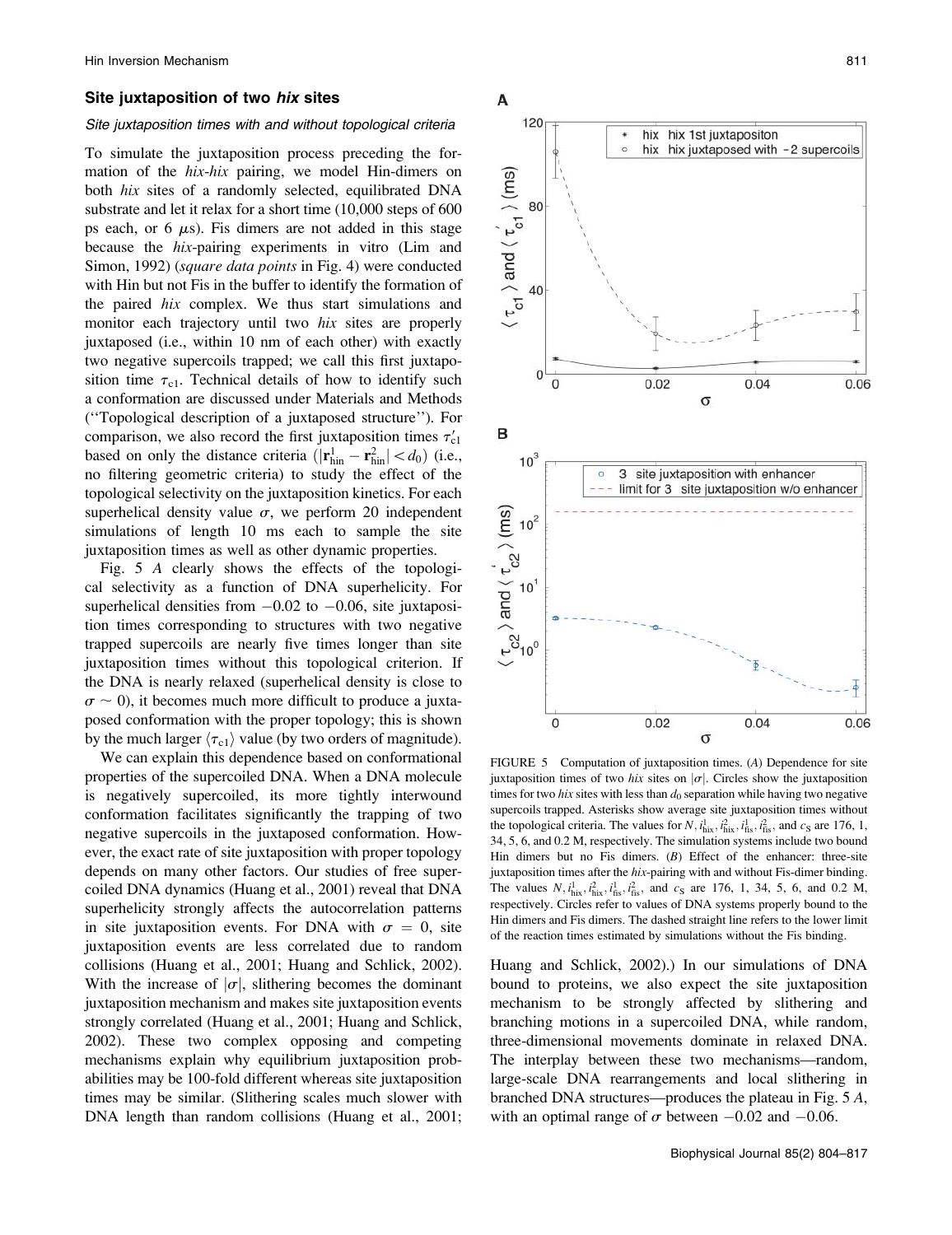#### Dynamics

We further investigate the dynamic details of simulations for the hix-pairing processes to dissect the roles of the DNA superhelicity, the salt environment, and the topological specificity on the reaction process.

Fig. 6 shows Brownian dynamic snapshots from a typical trajectory simulating the dynamics of a DNA substrate with hix sites bound to two Hin dimers. Since the Hin dimers bend DNA only slightly, both *hix* sites do not have a strong tendency to occupy superhelical ends or any specific regions of supercoiled conformations. We clearly observe branch formation and deletion events within the millisecond timescale, similar to the dynamics of free, supercoiled DNA. Branching motions are especially important in the *hix*-pairing dynamics because a branch point is a natural position for sites to juxtapose with two trapped negative supercoils, as shown in the conformation at 29.2 ms of this trajectory. Since positions of branch points move randomly on the 2Dlike branched supercoiled structure, such juxtapositions with two negative supercoils occur on the timescale of a 2D-like random walk. We also observe juxtaposed conformations without the proper topology; these result from either random collisions between two superhelical branches (usually more than two negative supercoils are trapped) or from juxtapo-



FIGURE 6 BD snapshots from a trajectory for the *hix*-pairing process in Hin-mediated inversion. The two *hix* sites  $(i<sub>hin</sub><sup>1</sup> = 10, i<sub>hin</sub><sup>2</sup> = 43)$  are gray and black spheres. Arrows show the sequence between two hix sites. Hin-dimers/ DNA complexes are incorporated in both hix sites ( $\sigma = -0.06$ ).



FIGURE 7 BD snapshots from a trajectory for the hix-pairing process in Hin-mediated inversion. The two hix sites  $(i<sub>hin</sub><sup>1</sup> = 10, i<sub>hin</sub><sup>2</sup> = 43)$  are shown colored gray and black. Arrows show the sequence between two hix sites. Hin-dimers/DNA complexes are incorporated in both hix sites ( $\sigma = 0$ ).

sitions on two strands of the same superhelical branch (zero supercoil trapped). For example, the conformation at 18.8 ms traps 10 negative supercoils instead of two.

Fig. 7 shows a typical dynamics trajectory of the same DNA substrate for relaxed DNA ( $\sigma = 0$ ). Comparing with Fig. 6, we note that conformations are far less correlated. The conformation at 8.3 ms shows juxtaposition with no supercoils trapped and the conformation at 17.7 ms reveals a correct juxtaposed structure. The correct juxtaposed structure is thus achieved by a three-dimensional random walk process.

We next track the time evolution of the DNA sites near the two hix sites to investigate detailed dynamic aspects of the juxtaposition mechanism. Fig. 8 shows typical results from simulations of DNA at both  $\sigma = 0$  and  $\sigma = -0.06$ . A circle at a particular time indicates that one of the Hin-bound DNA sites (*open circles* for  $i_{\text{hin}}^1$  and *filled circles* for  $i_{\text{hin}}^2$ ) comes close to another DNA site, whose location (i.e., the index number of the bead) is plotted as the y axis. In the bottom of the figure, two reference miniplots show typical patterns for the two juxtaposition mechanisms of random collisions and slithering (data from our studies of supercoiled DNA dynamics (Huang et al., 2001)). We notice that random collision patterns dominate the plot of  $\sigma = 0$  (top), whereas continuous slithering motions appear frequently as broad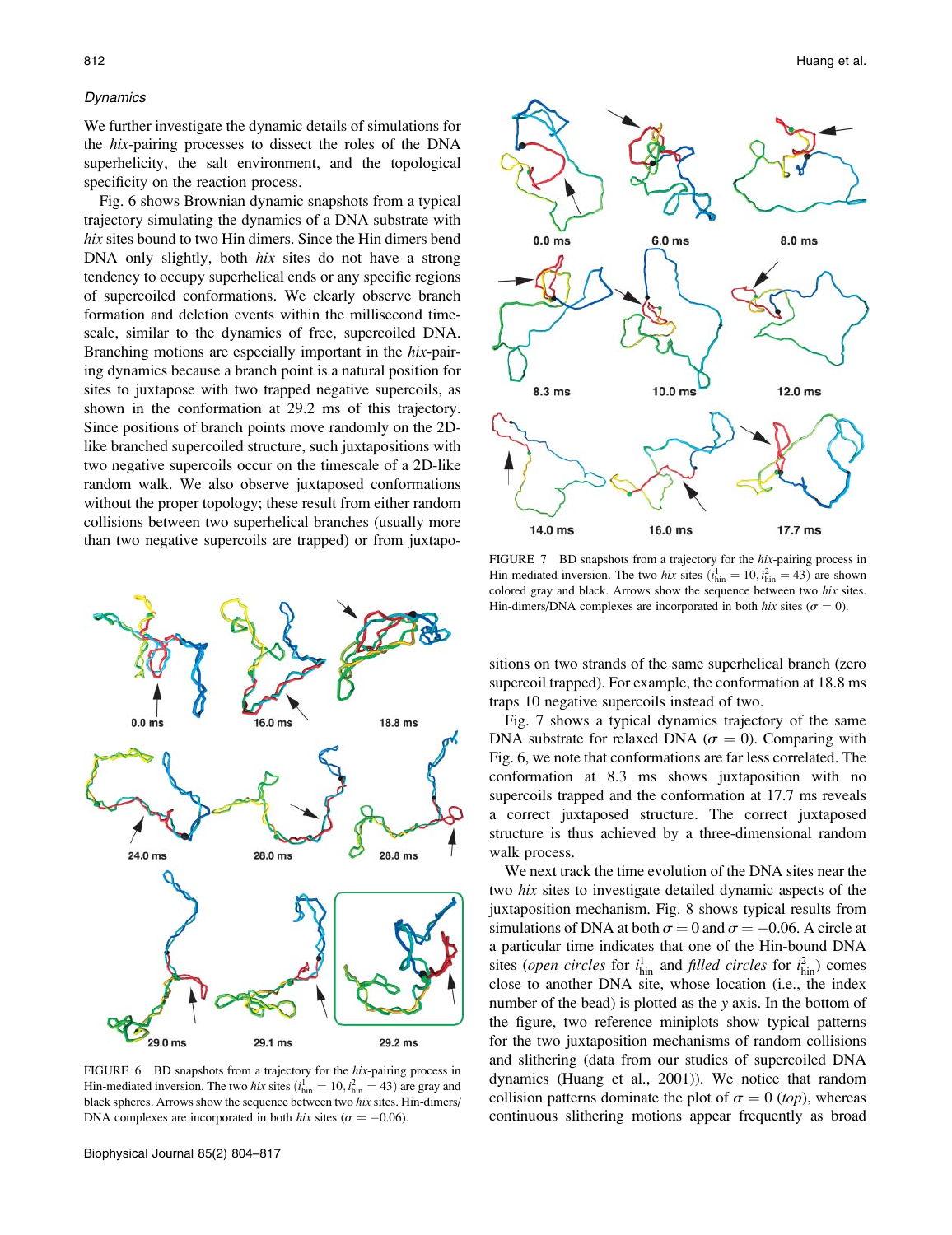

FIGURE 8 The DNA segments near two hix sites as a function of time. We plot a site if the distance between that site and a hix site is  $\langle 10 \text{ nm} \rangle$ . In the upper panel, sites near  $i_{\text{hin}}^1 = 10$  in the simulation of a DNA with  $\sigma = 0$  are shown in black and those near  $i_{\text{hin}}^2 = 43$  are colored gray. In the bottom panel, sites near  $i_{\text{hin}}^1 = 136$  with  $\sigma = -0.06$  are in black and those near  $i_{\text{hin}}^2 = 169$  are in gray. Juxtaposition events of two hix sites are highlighted by ovals. The two miniplots at the bottom illustrate the patterns expected for two dynamic mechanisms, random collision and slithering (Huang et al., 2001).

bands for physiological superhelical densities (middle plot). There we also notice branch formation and the slithering through branch points—as short bands and clusters—and random collisions between two superhelical branches as isolated circles.

Besides analyzing the DNA dynamic mechanism, such figures also provide direct information about juxtaposition events between specific sites. In the plots of Fig. 8, an intersection between lines and circles indicates a juxtaposition event between two *hix* sites  $(i<sub>hin</sub><sup>1</sup>$  and  $i<sub>hin</sub><sup>2</sup>$ ), highlighted by ovals. For example, in the middle plot, we can find two simultaneous intersections with clusters (i.e., new branch formations) at 29.2 ms, indicating a juxtaposition event near the branch point (as shown in Fig. 6). Examination of our trajectories reveals consistency with our previous analysis: different dynamic mechanisms operate for DNA substrates with different amount of DNA superhelicity; in the range of from  $\sigma = -0.02$  to  $-0.06$ , juxtaposition near the branch points results from global rearrangements of DNA branches coupled to local slithering along the branches; this is the dominant mechanism for properly juxtaposing two Hinbound hix sites.

We further examine the square data points of Fig. 4 describing the experimental pairing of two hix sites as a function of  $\sigma$ . To form a stable hix-pairing structure requires two kinetic steps: juxtaposition of two hix sites with two negative supercoils trapped, as we simulated, and the short-range reaction between two Hin/DNA complexes to form a stable intermediate structure. The second part

involves formation of hydrogen bonding and requires very accurate electrostatic description, beyond the capability of our model. Therefore, we cannot quantitatively compare the experimentally measured rate (in Fig. 4) with our simulated juxtaposition times with the proper topology (open circles in Fig. 5 A). (Note that in the experimental results of Fig. 4, the product density as the percentage of the physiological density is measured as a function of time in the experiments. These data are used to derive the kinetic reaction rates instead of equilibrium properties (Lim and Simon, 1992).) We do, however, observe a similar plateau in both curves appearing around  $\sigma = -0.02$ : both reactions are substantially slowed down for relaxed DNA and rates do not dramatically change for supercoiled DNA in the wide range from  $\sigma = -0.02$  to  $-0.06$ .

# Three-site juxtaposition after forming hix-pairing complex

After forming the hix-pairing complex with two trapped negative supercoils, the DNA conformation continues to rearrange until the enhancer sequence can directly interact with the paired hix sites and form the invertasome. In our millisecond simulations, we can ignore the possibility of dissociation of the *hix*-pairing structures, because experiments (Heichman and Johnson, 1990) suggest that the hixpaired structure is stable for hours at room temperature.

Fig. 3 shows the molecular model of invertasome complex built by R. C. Johnson and co-workers (Merickel et al.,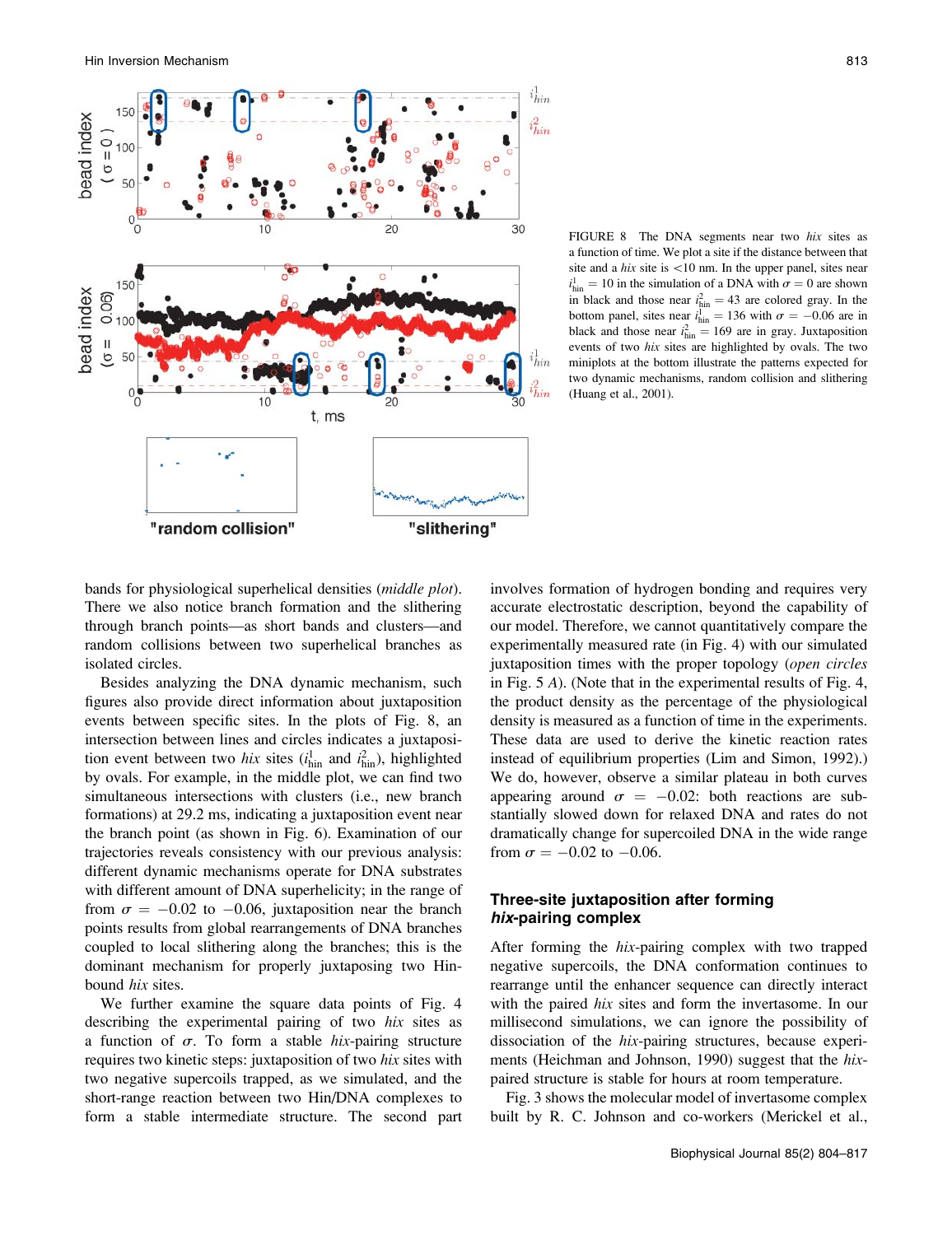1998). A distinctive structural feature of the enhancer sequence is that the two local bends caused by the binding of two Fis dimers form a phased structure with double kinks. To investigate the dynamics of the three-site juxtaposition (i.e., two hix sites and one enhancer site containing two proximal Fix-binding sequences) as well as effects of the Fis-bound enhancer sequence, we now analyze simulations of the three-site juxtapositions with and without Fis under various conditions.

# Site juxtaposition times

We first select DNA conformations from our previous simulations with two Hin-dimer bound hix sites paired and two trapped negative supercoils. We conserve the hix-pairing structure with the proper geometry as observed in the molecular model using methodology described separately (see ''Modeling the hix-pairing complex'' under Materials and Methods). Our substrate DNA has both Hin-dimer and Fis-dimer bound, and simulations are continued until the three sites juxtapose. This three-site juxtaposition is defined by satisfying two distance criteria:

$$
|\mathbf{r}_{i_{\text{thin}}} - \mathbf{r}_{i\text{fis}}^1| < d_0 \quad \text{and} \quad |\mathbf{r}_{i_{\text{thin}}} - \mathbf{r}_{i\text{fis}}^2| < d_0,\tag{9}
$$

in which  $\mathbf{r}_{\text{ifis}}^1$  and  $\mathbf{r}_{\text{ifis}}^2$  are coordinates for the enhancer sequence, and  $\mathbf{r}_{i_{\text{hin}}} = 0.5(\mathbf{r}_{i_{\text{hin}}}^1 + \mathbf{r}_{i_{\text{hin}}}^2)$  is the midpoint of two paired hix sites. For each different superhelical density  $\sigma$ , multiple trajectories are performed from various starting conformations.

Fig. 5 B shows the three-site juxtaposition times  $\tau_{c2}$  (open circles). We see that DNA superhelicity affects strongly this process: the decrease of  $|\sigma|$  significantly slows down the process by an order of magnitude. Note that the distance between the enhancer sequence and one of the hix site is only 120 bp in our model (110 bp in experiments), shorter than DNA's persistence length, and this juxtaposition is expected to be slow because a higher free-energy is required to form a small loop. Interestingly, a higher magnitude of DNA superhelicity ( $|\sigma| > 0.04$ ) is required here compared with the previous juxtaposition process between two sites (Fig. 5).

## Effects of the Fis enhancer

According to experimental observations, the enhancer sequence with Fis bound is required for the efficient Hin inversion both in vitro (Johnson et al., 1986) and in vivo (Johnson et al., 1988) and can accelerate the reaction by more than 150-fold (Johnson et al., 1986).

Fig.  $5 B$  shows this enhancement by Fis on the three-site juxtaposition rates (open circles) compared with measurements with Hin-bound sites only (the dashed line for the lower limit estimate). This behavior can be explained by the severe local bending (Huang and Schlick, 2002) induced by the two Fis dimers and its altering of the local electrostatic and hydrodynamic properties. How can such local changes

affect DNA global dynamics and juxtaposition kinetics? All our five simulations of the system without Fis dimers (and two paired hix sites) for each  $|\sigma|$  value failed to produce three-site juxtapositions within 40 ms (3 months CPU time per trajectory) (Huang, 2003). This time thus provides only a lower bound for the actual three-site juxtaposition times (dashed, straight line in Fig.  $5 B$ ).

Why does Fis play such a crucial role in the three-site juxtaposition and hence in invertasome formation? Let us first examine the local distortion of the Fis dimers. The large bend  $\sim 60^{\circ}$  toward the minor groove in each Fis-dimer bound site certainly lowers the free-energy barrier to form a 120 bp loop required in the three-site juxtaposition. From the molecular model of the three-site juxtaposed invertasome (Fig. 3), we find many spatial restrictions as a consequence of the requisite topology. Since strand crossing is not allowed during juxtaposition, the two negative supercoils trapped in the hix-pairing events must be conserved. The strong bending caused by Fis can substantially alleviate the steric conflicts by allowing the two Fis dimer to bind the enhancer sequence properly. The Fis-dimer binding also induces significant changes of the local electrostatic fields, as we know from our DiSCO modeling (see Fig. 1 A). The negative charges of the DNA polyelectrolyte are further screened near physiological monovalent salt environments  $(c<sub>S</sub> = 0.2 M)$ . Since our studies of two-site juxtaposition indicate that the protein binding effect on electrostatic interactions is only significant after sites become very close, that is in the range of 7.5–15 nm (Huang and Schlick, 2002), we expect a similarly subtle effect for three-site juxtaposition kinetics.

#### Dynamics

We now inspect many trajectories simulating the three-site juxtaposition for various superhelical densities. Fig. 9 A shows a series of snapshots from a trajectory with  $\sigma =$  $-0.06$ . In the first conformation (same as final in Fig. 6), hixpairing with two trapped negative supercoils occurs at a branch point where the sequence between the two Hinbound sites forms a superhelical branch. As discussed for the hix-pairing study, juxtapositions at branch points are favored since they naturally trap two negative supercoils. After forming the hix-pairing intermediate, we find that that the branch point is conserved in the dynamics, such as shown in Fig. 9 A. The three-site juxtaposition, therefore, happens as the short branch randomly changes until a proper juxtaposition forms.

For comparison, we show in Fig.  $9 \, B$  several snapshots from a trajectory of the three-site juxtaposition with  $\sigma = 0$ . The DNA conformations are irregular, but the two trapped negative supercoils produce a short branch for the sequence between hix sites. Similarly, the final three-site juxtaposition is achieved mainly through random conformational changes.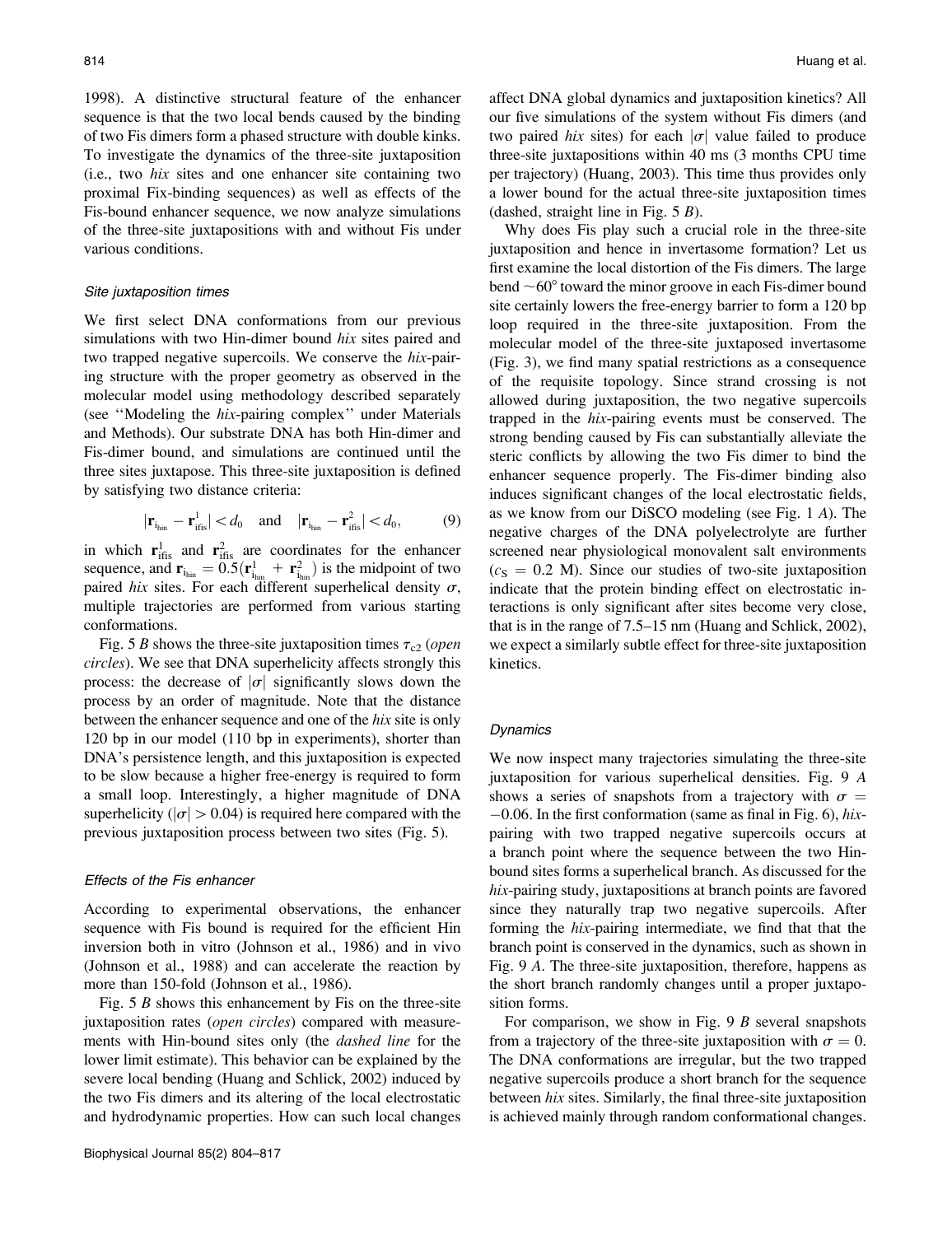

FIGURE 9 BD snapshots of three-site juxtaposition after pairing of the two hix sites in Hin-mediated inversion process. (A) The two hix sites  $(i_{\text{hin}}^1 = 10, i_{\text{hin}}^2 = 43)$  are shown colored gray and black. The sequence between two hix sites is indicated by arrows. Two Hin dimers bind to both hix sites and form a stable hix-pairing structure. Two Fis dimers bind on the enhancer sequence. The values  $N, i_{\text{hix}}^1, i_{\text{hix}}^2, i_{\text{fis1}}^1, i_{\text{fis2}}^2, \sigma$ , and  $c_S$  are set to 176, 1, 34, 5, 6,  $-0.06$ , and 0.2 M respectively. (B) Parameters are the same as in A except that  $\sigma = 0$ .

The movements, however, tend to be more open and flexible in more relaxed DNA conformations (lower  $|\sigma|$ ).

Fig. 10 shows a trajectory from the same starting conformation as in Fig. 9 A, except that the enhancer sequence is not bound to two Fis dimers. The enhancer sequence is usually more straight, behaving as all other protein-free DNA segments in the model. The branched structure is conserved, but forming the three-site juxtaposition conformation is much more difficult: no successful juxtaposition over 40 ms, in contrast to a timescale of 1 ms where Fis is present. By analyzing the successful three-site juxtaposition structures (such as the two in Fig. 9,  $A$  and  $B$ ), we find that a proper three-site juxtaposition always involves severe bending of the DNA to allow all three DNA strands as well as four DNA/protein complexes to fit into a small space. The DNA bending introduced by the Fis dimers reduces the free energy required for the three-site juxtaposition and



FIGURE 10 BD snapshots of the three-site juxtaposition after pairing two hix sites without the Fis binding. All parameters are the same as in Fig. 9 except that there is no Fis dimer binding on sites of  $i_{\text{fis1}}$  and  $i_{\text{fis2}}$ .

makes the enhancer site less negatively charged, which also favors the crowded final structure. The sum of those effects explains why the binding of two Fis dimers on the enhancer sequence is so critical to the three-site juxtaposition reaction.

# Feasibility of other pathways

Three-site juxtaposition times are defined as the average time required for three sites, two hix sites and the enhancer sequence, to direct juxtapose without forming the hix-pairing structure and thus be sufficiently close for proteins to interact and form the invertasome complex. If the average three-site juxtaposition time is compatible to the sum of juxtaposition times  $(\tau_{c1} + \tau_{c2})$  in the proposed pathway (Fig. 1 B), the direct pathway without forming the hix-pairing intermediate must be considered as an important competitor to the proposed mechanism of the two-step juxtaposition pathway.

In the previous sections, we only report the two-site juxtaposition time for hix sites  $\tau_{c1}$  when the enhancer Fis does not present, which corresponds to the case in vitro (Lim and Simon, 1992). However, in vivo, both Hin and Fis exist. We are not able to achieve acceptable statistics on the simulations of two-site juxtaposition for hix sites with both Hin-dimer and Fis-dimer properly bound mainly because of the computational time limit, but based on our preliminary data, we can estimate that the two-site juxtaposition times of hix sites, with both Hin and Fis or with only the Hin, are in the same timescale.

We have simulated many trajectories of DNA with both hix sites and the enhancer sequence bound to proper protein dimers to investigate the rates and probabilities of the direct juxtaposition of three sites. Those trajectories are of lengths ranging from 20 ms to 50 ms and required many months of computing times. For most of those trajectories, we did not observe a single three-site juxtaposition; statistics are thus too poor to provide quantitative measurements on direct three-site juxtaposition rates. Still, the rarity of successful three-site juxtaposed structures suggests the much slower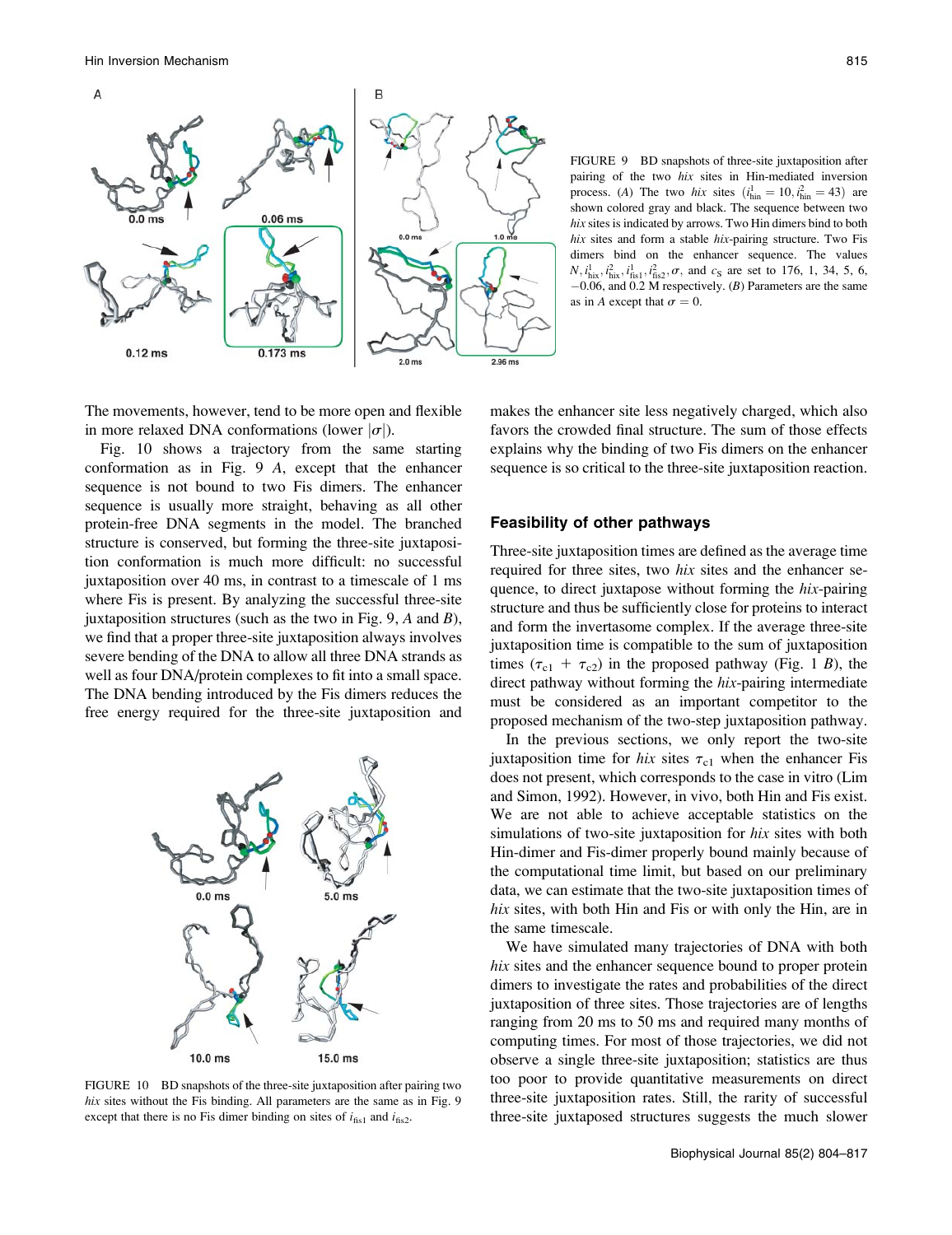time for this single-step juxtaposition mechanism as opposed to the two-step juxtaposition pathway. The two-step mechanism is thus expected to be the dominant mechanism in real systems.

# **CONCLUSION**

We have studied the global dynamics in the Hin-mediated inversion process by using the computational model and simulation protocols for supercoiled DNA molecules with bound proteins as previously developed. The resulting mesoscale model integrates atomic detail where essential with a macroscopic representation at the polymer level to permit long time trajectories of a large system (thousands of DNA basepairs). Our previous study (Huang and Schlick, 2002) validated the model by reproducing translational diffusion coefficients and radius of gyrations as measured by light-scattering experiments and computed by Monte Carlo simulations. Here we also developed required numerical protocols to distinguish among various juxtaposition conformations based on topology and to judge whether an intermediate structure is acceptable in the real biological pathway; these allowed us to quantitatively identify conformations ''with exactly two negative supercoils trapped'' as described in the literature.

We have performed Brownian dynamics simulations to mimic various dynamic steps involved in the proposed multistep inversion pathway (Fig. 1). By systematically comparing the simulation results under different conditions, we could delineate the effect of topological selectivity on the dependence of the reaction rates on DNA's superhelicity as observed experimentally, and study the effect of Fis binding on reaction rates, to help understand the importance of the Fis factor. We found that DNA superhelicity plays important regulatory roles in the different stages of the multistep pathway: the juxtaposition of two hix sites is markedly enhanced when  $|\sigma| > 0.02$  whereas the subsequent juxtaposition between the hix-pair and the Fis-bound enhancer sequence requires a higher amount of DNA superhelicity ( $|\sigma| > 0.04$ ), as observed experimentally (Lim and Simon, 1992). Our computed juxtaposition rates show how much more accelerated the two-step inversion pathway is compared to the alternative single-step pathway, and explain how local electrostatics and bend deformations caused by Fis work together with global supercoiling geometric features to accelerate juxtaposition in Hin- and Fis-bound DNA.

The methods developed here to model, simulate, and analyze large DNA/protein systems are general and potentially useful for applications involving large DNA molecules (thousands of basepairs) with bound proteins in solution, such as resolvase DNA and integrase DNA systems (Lilley, 1995; Glasgow et al., 1989). We hope to apply a similar approach to study interesting mechanisms of Tn5 transposase and related mobile DNAs.

We thank Dr. R. C. Johnson for providing the atomic structures of Hindimers/ DNA and Fis-dimers/ DNA complexes. We also thank the reviewer and handling editor for excellent critiques.

Support by the National Institutes of Health (GM 55164 to T.S.) is gratefully acknowledged.

T. Schlick is an investigator for the Howard Hughes Medical Institute.

#### **REFERENCES**

- Allison, S. A. 1986. Brownian dynamics simulation of wormlike chains. Fluorescence depolarization and depolarized light scattering. Macromolecules. 19:118–124.
- Allison, S. A., R. Austin, and M. Hogan. 1989. Bending and twisting dynamics of short linear DNAs. Analysis of the triplet anisotropy decay of a 209 base pair fragment by Brownian simulation. J. Chem. Phys. 90:3843–3854.
- Bates, A. D., and A. Maxwell, editors. 1993. DNA Topology. Oxford University Press, New York.
- Beard, D., and T. Schlick. 2001a. Modeling salt-mediated electrostatics of macromolecules: the algorithm DiSCO (Discrete Surface Charge Optimization) and its application to the nucleosome. Biopolymers. 58:106–115.
- Beard, D. A., and T. Schlick. 2001b. Computational modeling predicts the structure and dynamics of chromatin fiber. Structure. 9:105–114.
- Benjamin, K. R., A. P. Abola, R. R. Kanaar, and N. R. Cozzarelli. 1996. Contributions of supercoiling to Tn3 resolvase and phage Mu Gin Sitespecific recombination. *J. Mol. Biol.* 256:50–65.
- Berg, D. E., and M. M. Howe, editors. 1989. Mobile DNA. American Society for Microbiology, Washington, DC.
- Boles, T., J. White, and N. R. Cozzarelli. 1990. Structure of plectonemically supercoiled DNA. J. Mol. Biol. 213:931–951.
- Bruist, M. F., and M. I. Simon. 1984. Phase variation and the Hin protein: in vivo activity measurements, protein overproduction, and purification. J. Bacteriol. 159:71–79.
- Bustamante, C., and C. Rivetti. 1996. Visualizing protein-nucleic acid interactions on a large scale with the scanning force microscope. Annu. Rev. Bioph. Biom. 25:395–429.
- Chirico, G., and J. Langowski. 1994. Kinetics of DNA supercoiling studied by Brownian dynamics simulation. Biopolymers. 34:415–433.
- Chirico, G., and J. Langowski. 1996. Brownian dynamics simulations of supercoiled DNA with bent sequences. Biophys. J. 71:955–971.
- Dahlquist, G., and A. Bjorck. 1974. Numerical Methods. Prentice-Hall, Englewood Cliffs, NJ.
- Derreumaux, P., G. Zhang, B. Brooks, and T. Schlick. 1994. A truncated-Newton method adapted for CHARMM and biomolecular applications. J. Comp. Chem. 15:532–552.
- Dickerson, R. E. 1989. Definitions and nomenclature of nucleic acid structure components. J. Mol. Biol. 208:1797–1803.
- Dubochet, J., M. Adrian, I. Dustin, P. Furrer, and A. Stasiak. 1992. Cryoelectron microscopy of DNA molecules in solution. Methods Enzymol. 211:507–518.
- Ermak, D. L., and J. A. McCammon. 1978. Brownian dynamics with hydrodynamic interactions. J. Chem. Phys. 69:1352–1360.
- Feng, J. A., R. C. Johnson, and R. E. Dickerson. 1994. Hin recombinase bound to DNA: the origin of specificity in major and minor groove interactions. Science. 263:348–355.
- Fixman, M. 1986. Construction of Langevin forces in the simulation of hydrodynamic interaction. Macromolecules. 19:1204–1207.
- Frank-Kamenetskii, M. D., and A. V. Vologodskii. 1981. Topological aspects of the physics of polymers: the theory and its biophysical applications. Sov. Phys. Usp. 24:679–696.
- Garcia de la Torre, J., and V. A. Bloomfield. 1977. Hydrodynamics of macromolecular complexes. I. Translation. Biopolymers. 16:1747–1763.